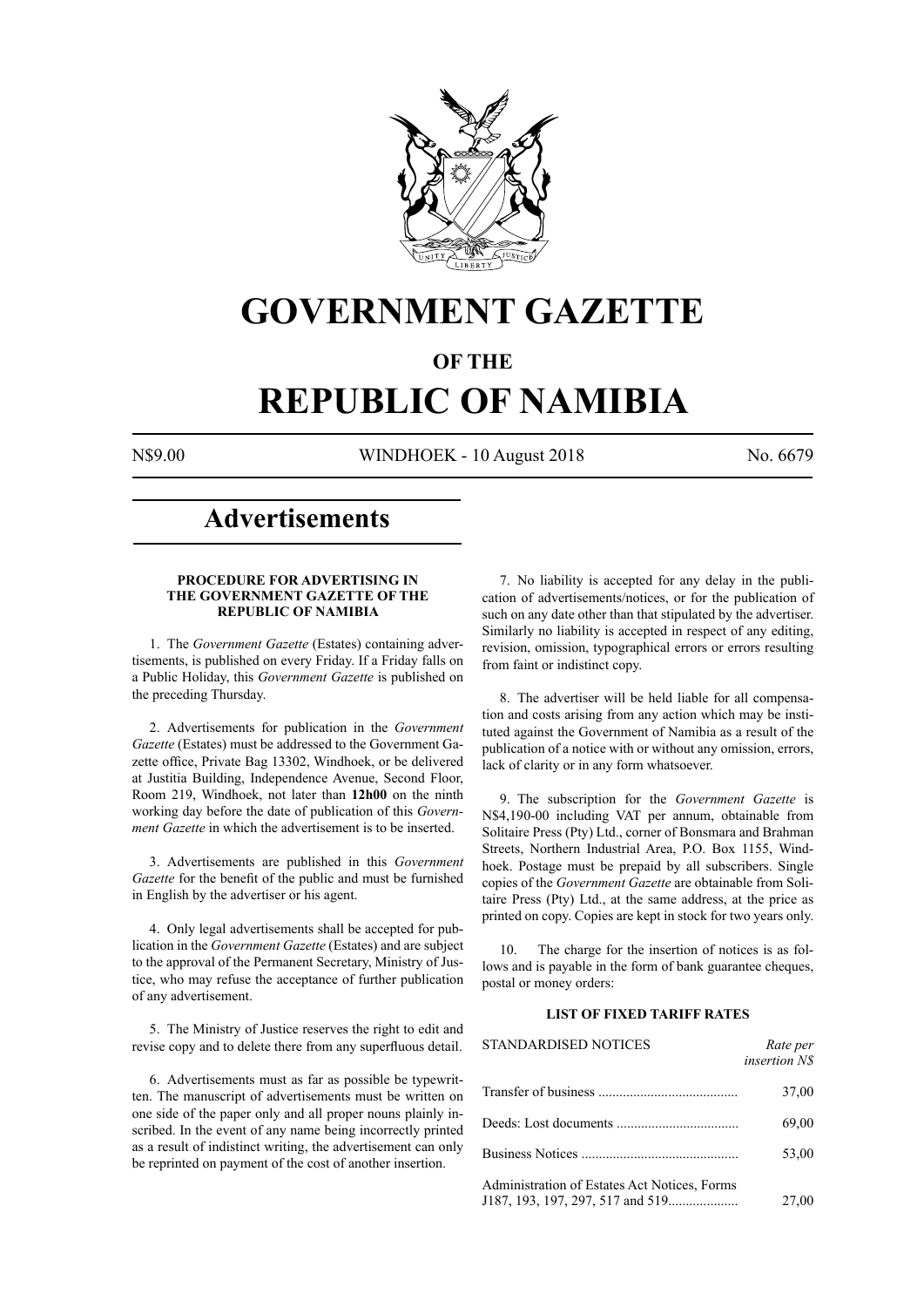| Insolvency Act and Companies Act Notices:                                                                                                                                                               | 48,00  |
|---------------------------------------------------------------------------------------------------------------------------------------------------------------------------------------------------------|--------|
| N.B. Forms 2 and 6 additional statements according<br>to word count table, added to the basic tariff.                                                                                                   | 333,00 |
| Naturalisation notices (including a reprint for the                                                                                                                                                     | 27,00  |
| Unclaimed moneys - only in the Government<br>Gazette, closing date 15 January (per entry of                                                                                                             | 13,00  |
|                                                                                                                                                                                                         | 53,00  |
|                                                                                                                                                                                                         | 27,00  |
| <b>NON-STANDARDISED NOTICES</b>                                                                                                                                                                         |        |
| Company notices:                                                                                                                                                                                        |        |
| Short notices: Meetings, resolutions, offers of<br>compromise, conversions of companies, voluntary<br>windings-up, etc.: closing of members' registers<br>for transfer and/or declarations of dividends | 120,00 |
| Declaration of dividends with profit statements,                                                                                                                                                        | 267,00 |
| Long notices: Transfers, changes in respect of<br>shares or capital, redemptions, resolutions,                                                                                                          | 373,00 |
|                                                                                                                                                                                                         | 120,50 |

#### **FORM J 187**

#### **LIQUIDATION AND DISTRIBUTION ACCOUNTS IN DECEASED ESTATES LYING FOR INSPECTION**

In terms of section 35(5) of Act 66 of 1965, notice is hereby given that copies of the liquidation and distribution accounts (first and final, unless otherwise stated) in the estates specified below will be open for the inspection of all persons interested therein for a period of 21 days (or shorter or longer if specially stated) from the date specified or from the date of publication hereof, whichever may be the later, and at the offices of the Master and Magistrate as stated.

Should no objection thereto be lodged with the Master concerned during the specified period, the executor will proceed to make payments in accordance with the accounts.

346/2018 STEYN Johanna Catherina, 430625- 00115, Farm Aandster No. 307, Aranos. Stephanus Johannes Steyn, 44020400253. Aranos. Windhoek. FNB Fiduciary Namibia (Pty) Ltd, P.O. Box 448, Windhoek, Namibia.

1585/2017 ANANIAS Linda, 24070600027, Onesi Oshihole Uukolonkadhi, Omusati Region. Oshana. Windhoek. FNB Fiduciary Namibia (Pty) Ltd, P.O. Box 448, Windhoek, Namibia.

1941/2017 ERNST Helga Anna Maria, 530910- 00567, Oude Rust, Windhoek, Khomas. Windhoek. FNB Fiduciary Namibia (Pty) Ltd, P.O. Box 448, Windhoek, Namibia.

2026/2015 DIERGAARDT Walter Heino, Windhoek, 26 August 1966, 66082600355, Rehoboth, 7 July 2015. Liquidators' and other appointees' notices …..… 80,00 Gambling house licences/Liquor licences ........... 120,00 SALES IN EXECUTION AND OTHER PUBLIC SALES: Sales in execution ………………………......…. 207,00 Public auctions, sales, tenders and welfare organisations: Up to 75 words …………………….…….......… 69,00 76 to 250 words ……………………….….......... 171,00 251 to 350 words …………………….……........ 253,00 ORDERS OF THE COURT

| Provisional and final liquidations or               |        |
|-----------------------------------------------------|--------|
|                                                     | 157,00 |
| Reduction of change in capital mergers, offers      |        |
|                                                     | 373,00 |
| Judicial managements, curator bonis and similar     |        |
|                                                     | 373,00 |
|                                                     | 48,00  |
| Supersession and discharge of petitions $(1.158)$ . | 40,00  |

11. The charge for the insertion of advertisements other than the notices mentioned in paragraph 10 is at the rate of N\$13,00 per cm double column. (Fractions of a cm must be calculated as a cm).

12. No advertisements shall be inserted unless the charge is prepaid. Cheques, drafts, postal or money orders must be made payable to the Ministry of Justice, Private Bag 13302, Windhoek.

Vivienne Audrey Diergaardt, 3 November 1964, 64110300134. Rectified Liquidation and Distribution. F.M. Oehl Trust cc, P.O. Box 90290, Windhoek, Namibia.

294/2018 LANGFORD Johannes Jacob, Windhoek, 21 August 1951, 51082100099,Windhoek, 6 February 2018. F.M. Oehl Trust cc, P.O. Box 90290, Windhoek, Namibia.

1575/2017 SCHEIDER Gerhard Hand Jurgen, 36060700217, Erf 183, Stein Street, Maltahöhe, Namibia. Windhoek. Maltahöhe. Standard Executors & Trustees, P.O. Box 2164, Windhoek, Namibia.

281/2017 HARMS Ulrich Kurt Botho, 46032- 200094, No. 1369, Seeduan Circle, Vineta, Swakopmund, Republic of Namibia. Edla Else Harms. Swakopmund. Windhoek. Van Rensburg Associates, Am Strand Building, Office No. 1, Tobias Hainyeko Street, P.O. Box 61, Swakopmund.

688/2017 MOSTERT Johannes Petrus, 4407180- 0240, Khomas, Papageienweg No. 17. Windhoek. Windhoek. Erasmus & Associates, P.O. Box 86477, Eros, Windhoek.

1816/2016 MARSHALL Egon, 29102900106, 73 Van Coller Street, Klein Windhoek, Namibia. Eike Barbara Marshall, 46070900340. Windhoek. Windhoek. Stier Vente Associates, P.O. Box 90001, Klein Windhoek, Windhoek, Namibia.

351/2014 UIRAB Markus, 39090500189, Khomas, 5 March 2014. Windhoek. Windhoek. Shilunga Estates Consultants, Office No. 9, Atlas House, 177 Sam Nujoma Drive, Windhoek.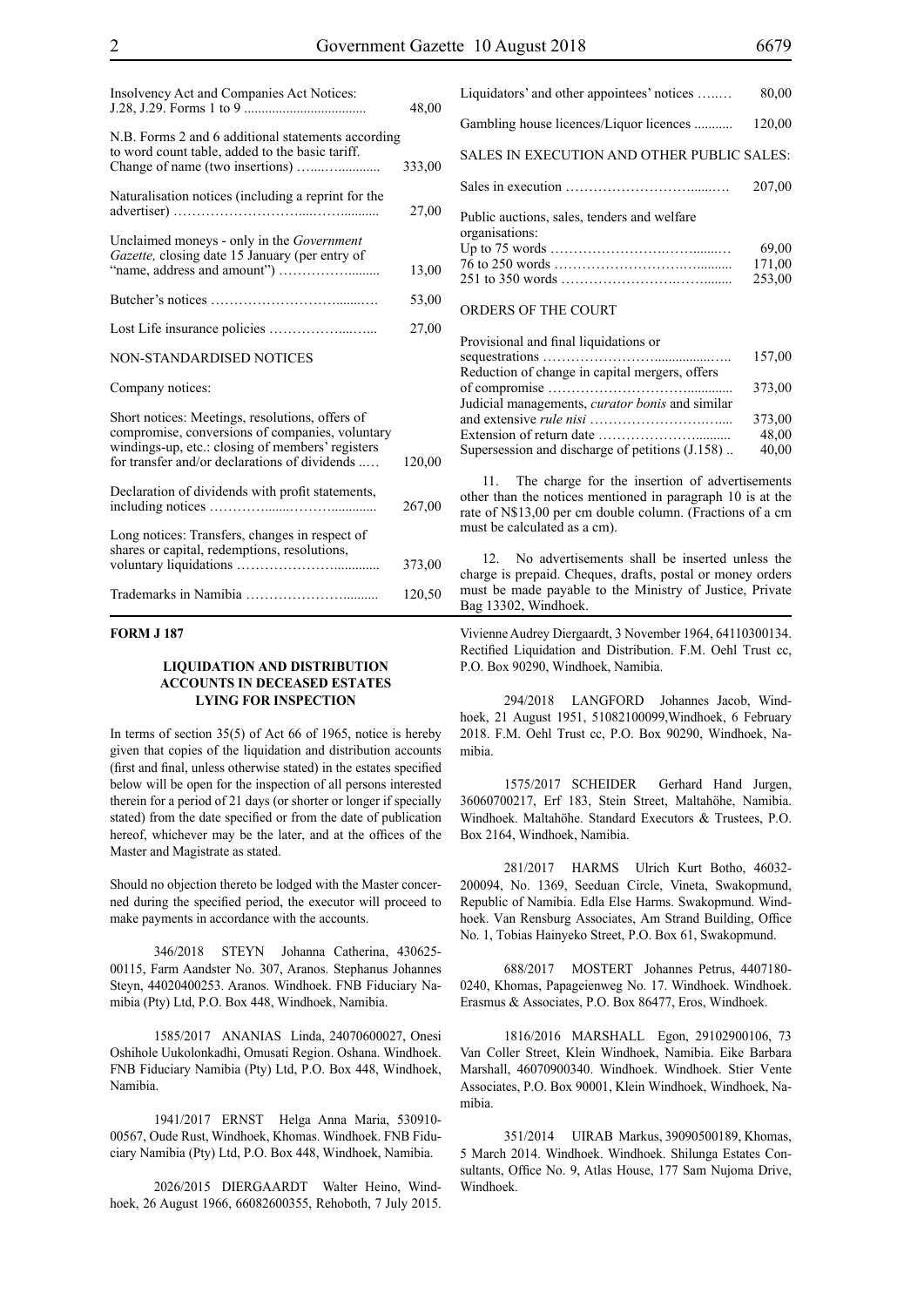253/2018 TITUS Gerbard, 64070400834, Outapi, Namibia. Outapi. Windhoek. IBIS Financial Services cc, P.O. Box 80049, Windhoek.

1119/2014 YA KASITA Magdalena Ndawapalekwa, 73031200241, Khomas Region. Henock Sheya Ya Kasita, 5301010002773. Windhoek. AngulaCo. Incorporated P.O. Box 3911, Windhoek.

1091/2017 KAMBOUA Johanna Uzuva, 51091- 000409, Erf 1081, Wanaheda, Extension 3, Windhoek. Windhoek. Christian Gwana Nambahu, P.O. Box 98780, Pelican Square, Windhoek.

1923/2017 ANGULA John, 57082900430, Erf 7134, Prium Street, Katutura. Windhoek. Christian Gwana Nambahu, P.O. Box 98780, Pelican Square, Windhoek.

2066/2016 VAN WYK Hermann, 57010600333, Erf No. D407, Rehoboth. Colleen Cecilia Juliana van Wyk, 53072200203. Rehoboth. Windhoek. V.T. van Wyk Attorneys, Plot A129, Hebron House, P.O. Box 4953, Rehoboth.

1746/2017 ZIEKENOPPASSER Bob Simon, 10 February 1950, 50021000751, Swakopmund, 20 May 2018. Chris Brandt Attorneys, 4 Chateau Street, P.O. Box 11292, Windhoek, Repubic of Namibia.

 $\frac{1}{2}$ 

#### **FORM J 193**

#### **NOTICE TO CREDITORS IN DECEASED ESTATES**

All persons having claims against the estates mentioned below are hereby called upon to lodge their claims with the executors concerned, within 30 days (or otherwise as indicated) calculated from the date of publication hereof. The information is given in the following order: Estate number, surname and Christian names, date of birth, identity number, last address, date of death; surviving spouse's names, surname, date of birth and identity number; name and address of executor or authorised agent, period allowed for lodgement of claims if other than 30 days.

992/2018 PIECHAZEK Hanely Isabella, 27 April 1961, 61042700060, 75 Kuiseb Street, Longbeach, 24 January 2006. Bank Windhoek Ltd, P.O. Box 15, Windhoek.

991/2018 DOEDENS Wilfried Hans, Windhoek, 14 October 1957, 57101400019, Uis, 26 May 2018. Maria Elizabeth Doedens, 30 September 1954, 54093000034. Bank Windhoek Ltd, P.O. Box 15, Windhoek.

1064/2018 HALGREEN Pieter Jacobus, Windhoek, 8 March 1933, 33060800235, Khomas, 28 June 2018. Dera Halgreen, 11 September 1940, 40091100631. Bank Windhoek Ltd, P.O. Box 15, Windhoek.

1092/2018 DE WET Wilna Elise, Windhoek, 7 February 1937, 37020700136, Windhoek, 23 May 2018. F.M. Oehl Trust cc, Unit 7, 32 Schanzen Road, P.O. Box 90290, Windhoek, Namibia.

1067/2018 ROTHEISER Johann, Windhoek, 11 August 1952, 52081110059, Swakopmund, 1 June 2018. F.M. Oehl Trust cc, Unit 7, 32 Schanzen Road, P.O. Box 90290, Windhoek, Namibia.

1044/2018 POOLMAN Hendrik Georg, Windhoek, 30 July 1950, 50073000248, Outjo, 27 September 2017. F.M. Oehl Trust cc, Unit 7, 32 Schanzen Road, P.O. Box 90290, Windhoek, Namibia.

1094/2018 VAN BILJON Helga Elfriede, Windhoek, 9 October 1930, 30100900062, Grootfontein, 16 April 2018. F.M. Oehl Trust cc, P.O. Box 90290, Windhoek, Namibia.

1045/2018 DE KLERK Leah Dorothea, Windhoek, 24 August 1937, 37082400179, Farm Kauchas No. 371, Rehoboth District, 12 June 2018. Willem de Klerk, 8 September 1940, 40090800176. F.M. Oehl Trust cc, P.O. Box 90290, Windhoek.

1093/2018 LINDE Frida Lotte, Windhoek, 24 March 1924, 24032400067, Grootfontein, 29 June 2018. F.M. Oehl Trust cc, P.O. Box 90290, Windhoek, Namibia.

1943/2017 ENGELBRECHT Anna-Marie, Windhoek, 56111200674, Erongo, 2 October 2017. ENSafrica / Namibia (incorporated as LorentzAngula Inc.), LA Chambers, Ausspann Plaza, Dr Agostinho Neto Road, Windhoek, Namibia.

624/2018 GANEB Marvin Wisley, Windhoek, 86122700185, Karas, 15 August 2017. ENSafrica / Namibia (incorporated as LorentzAngula Inc.), LA Chambers, Ausspann Plaza, Dr Agostinho Neto Road, Windhoek, Namibia.

53/2018 MUHARUKUA Katzetjindire Angelika, 12 January 1958, 58011201255, Opuwo, Namibia, 1 October 2017. Windhoek. Cronjé & Co., No. 1 Charles Cathral Street, Olympia, Windhoek.

911/2018 WRIGHT Derek, 27 September 1943, 43092710029, Farm Okatjeru, Windhoek District, 2 June 2018. Windhoek. Cronjé & Co., No. 1 Charles Cathral Street, Olympia, Windhoek.

922/2018 ROSSOUW Gert Stephanus, Windhoek, 59120400020, Khomas, 17 June 2018. ENSafrica / Namibia (incorporated as LorentzAngula Inc.), LA Chambers, Ausspann Plaza, Dr Agostinho Neto Road, Windhoek, Namibia.

499/2017 HEYMAN Jonathan, Windhoek, 11 January 1924, 2401110200052, Erf No. Rehoboth G647, 7 August 1999. V.T. van Wyk Attorneys, P.O. Box 4953, Rehoboth.

500/2017 HEYMAN Maria, Windhoek, 7 September 1923, Erf No. Rehoboth G647, 6 June 2011. V.T. van Wyk Attorneys, Plot A129, Hebron House, P.O. Box 4953, Rehoboth.

2000/2014 TJIRIMUJE Erwin Siegfried, Windhoek, 10 July 1922, 22071000153, Okamatapati, Mooi Plaas, Okakarara District, Otjozondjupa Region, 25 February 2009. Elga Tjirimuje, 22 February 1927, 27022200084. Dr. Weder, Kauta & Hoveka Inc., 3rd Floor, WKH House, Jan Jonker Road, Ausspannplatz, P.O. Box 864, Windhoek, Namibia.

496/2018 VASIN Yury, Windhoek, 10 March 1967, 4028950, Windhoek, 9 October 2017. Leticia H. Kashuku, 10 April 1969, 69041010017. Executrust (Pty) Ltd, P.O. Box 32098, Windhoek.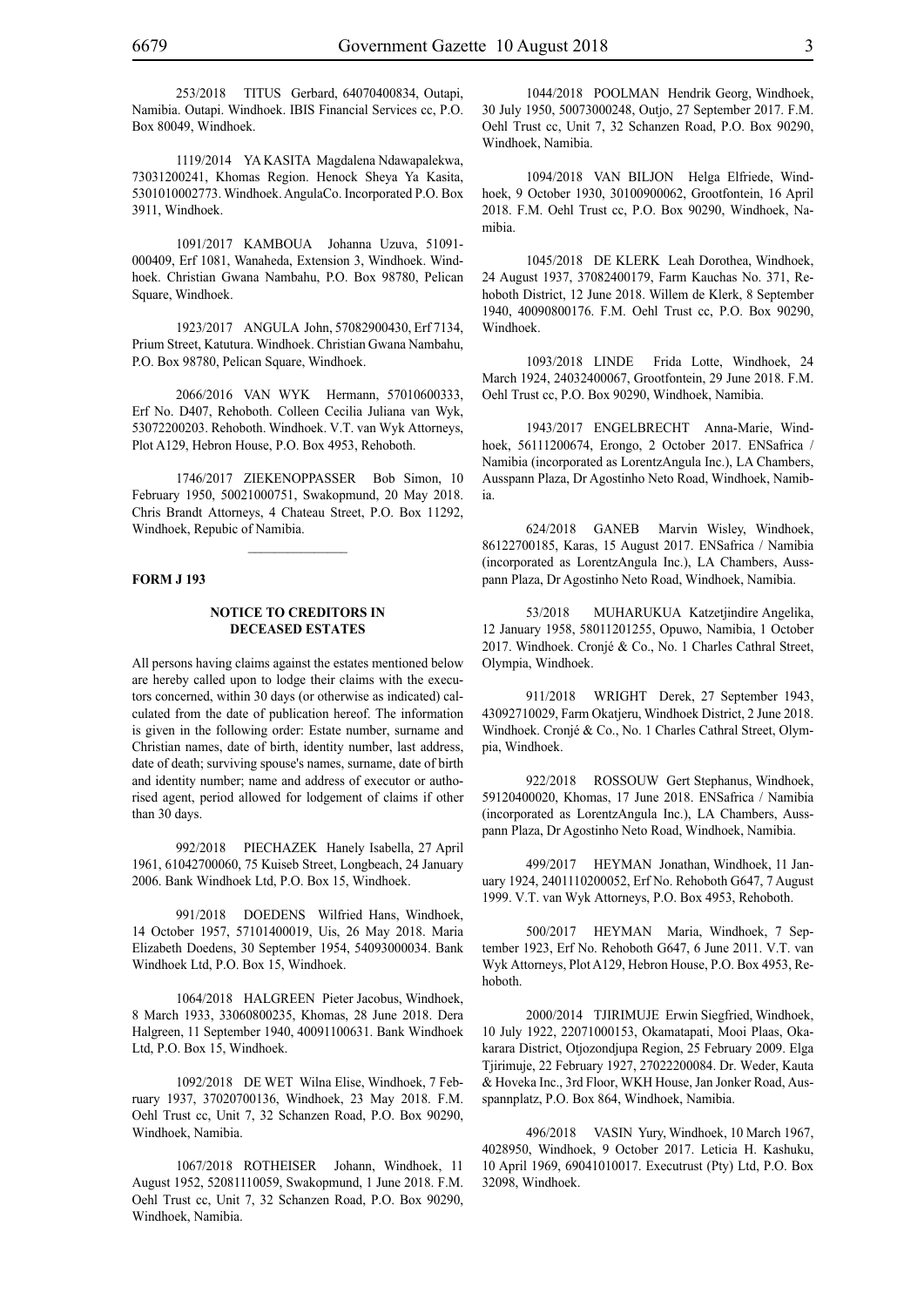242/2008 KASANGA Emmanuel Ntjamba, Windhoek, 9 May 1973, 73050900393, Erf 2762, (Portion of Erf 2320) Okuryangava (Extention 5), Windhoek, 30 November 2007. Du Pisani Legal Practitioners, No. 67 John Meinert Street, P.O. Box 23990, Windhoek.

927/2012 DE WEE Diana Janette, 6 October 1962, 62100600370, Windhoek, Namibia, 14 July 2011. Willem Petrus de Wee, 1 September 1966, 66090100323. Charmaine Schultz & Co., P.O. Box 23823, Windhoek.

1023/2018 NOLTE Maria Helena, Windhoek, 8 February 1938, 38020800115, 3 Okatemba Street, Cimbebasia, Windhoek, 11 June 2018. IBIS Financial Services cc, P.O. Box 80049, Windhoek.

1024/2018 SCHWARTING Etta, Windhoek, 23 May 1932, 32052300031, Susanna Grauheim, Windhoek, 11 June 2018. IBIS Financial Services cc, P.O. Box 80049, Windhoek.

884/2017 NDIPUSHIMWE Gabriel, 43010500033, Ohangwena, 13 October 2017. Eunike Ndipushimwe, 55092000325. Windhoek. Ohangwena. Shilunga Estates Consultants, Office No. 9, Atlas House, 177 Sam Nujoma Drive, Windhoek.

533/2018 FERIS Pieter Charles, 1 October 1949, Otjiout, Plot 262, Okahandja, Namibia, 4 December 2017. T&L Corporate Solutions (Pty) Ltd, Unit 5, Hyper Motor City, Maxwell Street, P.O. Box 2274, Windhoek.

190/2018 MUNOMAVA Albertine, Windhoek, 17 February 1933, 33021700047, Omauezondjanda, Epukiro, Omaheke, Namibia, 26 April 2010. Tjitemisa & Associates, No. 5 Webb Street, Windhoek-North, P.O. Box 848, Windhoek.

 $\frac{1}{2}$ 

#### **FORM J28**

#### **ESTATES OR COMPANIES SEQUESTRATED OR WOUND UP PROVISIONALLY**

Persuant to section 17(4) of the Insolvency Act 1936, section 356(1) of the Companies Act 1973 (read with section 66(1) of the Close Corporation Act No. 26 of 1988), notice is hereby given by the Master of the High Court, Namibia, that estates or companies/close corporations mentioned below have been sequestrated or wound up provisionally by order of the said Court.

W09/18 **Africa Garment Manufacturers (Pty) Ltd.** Date upon which *rule nisi* issued: 9 June 2017. Date upon which final order made: 28 July 2017. Upon the application of: Debmarine - Namdeb Foundation (non-profit association incorporated under section 21).

W11/18 **Petrobras Oil and Gas B.V. (Namibian Branch).** Date upon which *rule nisi* issued: 13 April 2018. Date upon which final order made: 8 June 2018. Upon the application of: Petrobras Oil and Gas B.V. (Namibian Branch).

W10/18 **Rendsburger Motor Sales cc (previously known as Lubbe Motor Group cc).** Date upon which *rule nisi* issued: 20 April 2018. Date upon which final order made: 1 June 2018. Upon the application of: Rendsburger Motor Sales cc (previously known as Lubbe Motor Group cc).

W13/15 **Bobby G. Kotjipati.** Date upon which *rule nisi* issued: 5 June 2015. Date upon which final order made: 17 July 2015. Upon the application of: Pearson Education Namibia (Pty) Ltd.

#### **FORM J29**

#### **FIRST MEETING OF CREDITORS, CONTRIBUTORIES MEMBERS OF DEBENTURE HOLDERS OF SEQUESTRATED ESTATES, COMPANIES BEING WOUND UP OR PLACED UNDER JUDICIAL MANAGEMENT**

The estates and companies mentioned below having been placed under sequestration, being wound up or having been placed under provisional judicial management by order of the High Court of Namibia, the Master of the High Court hereby gives notice pursuant to section 17(4) and 40(1) of the Insolvency Act, 1973, and sections 361(1), 370(1) and 435 of the Companies Act, 2004, that a first meeting of creditors, contributories, members or debenture holders of the said estates or companies will be held on the dates and at the times and places mentioned below, for proof of claims against the estates or companies, the election of trustees, liquidators or judicial managers or provisional judicial managers or for the purposes referred to in section 370 or 437 of Act No. 28 of 2004, as the case may be.

Meetings in a district in which there is a Master's office, will be held before the Master, elsewhere they will be held before the Magistrate:

W13/15 **Bobby G. Kotjipati.** Date upon which *rule nisi* issued: 5 June 2015. Date upon which final order made: 17 July 2015. Date, time and place of meeting: 22 August 2018, 10h00, at the Master of the High Court, Master's Building, John Meinert Street, Windhoek.

W09/18 **Africa Garment Manufacturers (Pty) Ltd.** Date upon which *rule nisi* issued: 9 June 2017. Date upon which final order made: 28 July 2017. Date, time and place of meeting: 22 August 2018, 10h00, at the Master of the High Court, Master's Building, John Meinert Street, Windhoek.

 $\frac{1}{2}$ 

#### **FORM 2**

#### **MEETING OF CREDITORS IN SEQUESTRATED ESTATES OR COMPANIES BEING WOUND UP**

Pursuant to sections *forty-one* and *forty-two* of the Insolvency Act, 1936, notice is hereby given that a meeting of creditors will be held in the sequestrated estates or companies being wound up mentioned below, on the dates, at the times and places and for the purpose thereof.

Meetings in a town in which there is a Magistrate's office, will be held before the Master, elsewhere they will be held before the Magistrate.

The particulars given in the following order: The number of estate/company; the name and description of the estate/company; the date, hour and place of meeting and the purpose of the meeting.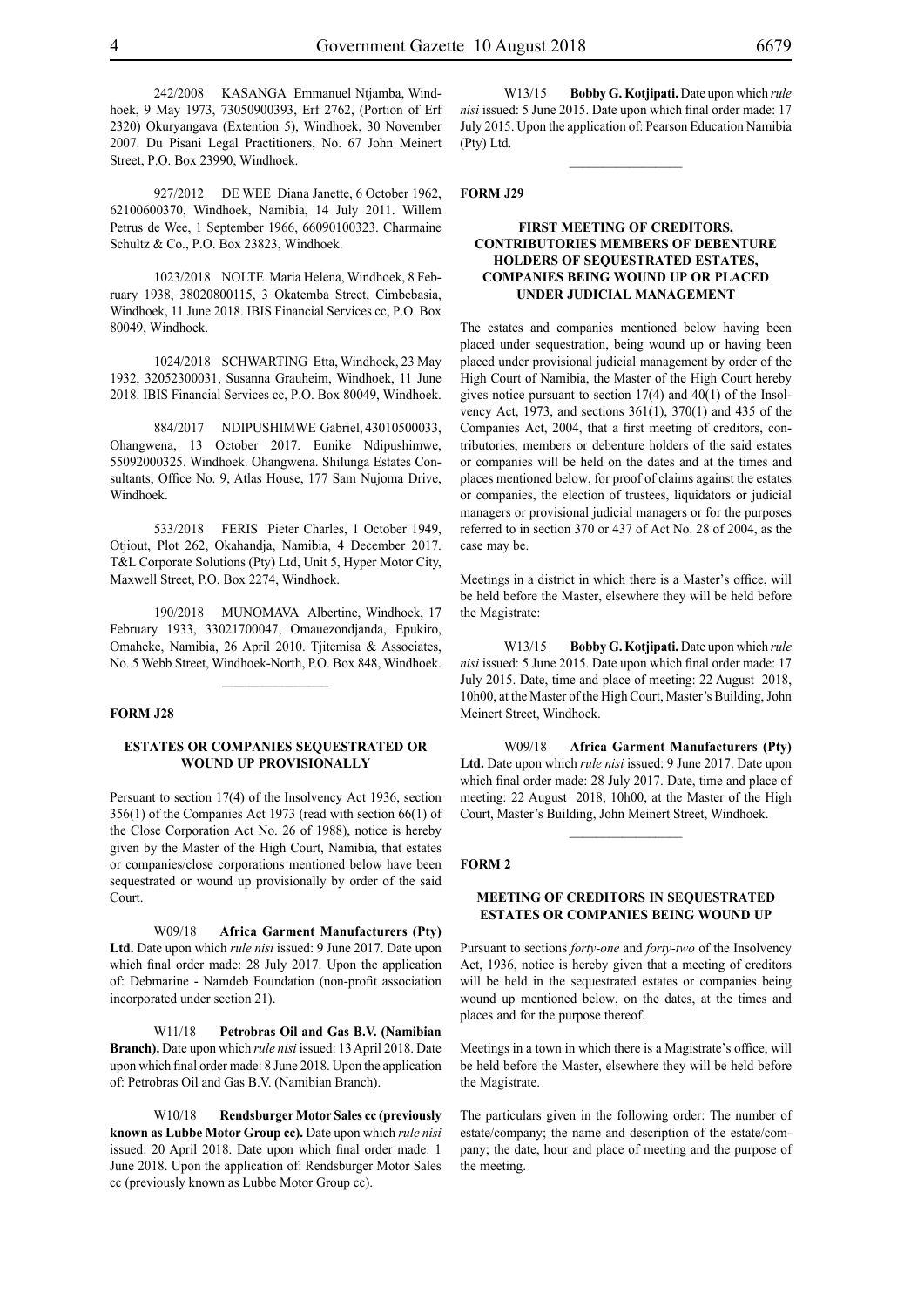W29/17 **Insolvent Estate: Johannes Petrus Botha**. 15 August 2018, at 10h00 at the Office of the Master of the High Court, Windhoek. Special meeting for proof of further claims. Bruni & McLaren, P.O. Box 11267, Klein Windhoek.

W19/15 **Insolvent Estate: Barend Coenraad Nolte**. 15 August 2018, at 10h00 at the Office of the Master of the High Court, Windhoek. Special meeting for proof of further claims. Bruni & McLaren, P.O. Box 11267, Klein Windhoek.

#### **FORM 5**

#### **PAYMENT OF DIVIDENDS AND COLLECTION OF CONTRIBUTIONS IN SEQUESTRATED ESTATES OR COMPANIES BEING WOUND UP**

The liquidation accounts and plans of distribution or contribution in the sequestrated estates or companies being wound up mentioned below having been confirmed on dates mentioned therein, notice is hereby given, pursuant to sub-section (1) of section one hundred and thirteen of the Insolvency Act, 1936, and section 409(2) of the Companies Act, 1973, that dividends are in the course of payment or contributions are in the course of collection in the said estates or companies as set forth below, and that every creditor liable to contribution is required to pay the trustee the amount for which he/she is liable at the address mentioned below.

The particulars are given in the following order: Number of estate or company; name and description of estate or company; date when account confirmed; whether a dividend is being paid or contribution collected or both; name and address of Trustee or Liquidator.

W12/05 **Swasol Holdings (Pty) Ltd** (In Liquidation). 26 July 2018. Dividends paid to Concurrent Creditors. Third and Final Liquidation and Distribution Account. D.J. Bruni & I.R. McLaren, Joint Liquidators, Bruni & McLaren, P.O. Box 11267, Klein Windhoek.

W02/17 **AJP Strauss Renovations cc** (In Liquidation). 26 July 2018. Dividends paid to Concurrent Creditors. First and Final Liquidation and Distribution Account. I.R. McLaren, Liquidator, Bruni & McLaren, P.O. Box 11267, Klein Windhoek.

#### **CASE NO: HC-MD-CIV-ACT-CON-2016/03313 IN THE HIGH COURT OF NAMIBIA MAIN DIVISION - WINDHOEK**

In the matter between:

#### **BANK WINDHOEK LIMITED** Plaintiff

and

**JUSTUS STANLEY VEII** First Defendant<br> **MARIA NANDELILA VEII** Second Defendant **MARIA NANDELILA VEII VEIINATOBIAS ORGANIZATIONAL AND SUSTAINABLE DEVELOPMENT PLANNERS (PTY) LTD** Third Defendant **ASETH TJIPEPA** Fourth Defendant

#### **NOTICE OF SALE IN EXECUTION**

In execution of a Judgement of the above Honourable Court in the above action, a sale without reserve will be held by the Deputy Sheriff, **Windhoek**, at Erf No. 250 (a Portion of Erf No. 198), No. 48 Okaramba Street, Wanaheda, Windhoek, on **14 August 2018**, at **12h00**, of the undermentioned property:

| <b>CERTAIN:</b>   | Erf No. 250 (a Portion of Erf No. 198),<br>Wanaheda                                                                                                                                                       |
|-------------------|-----------------------------------------------------------------------------------------------------------------------------------------------------------------------------------------------------------|
| SITUATE:          | In the Municipality of Windhoek<br>(Registration Division "K")                                                                                                                                            |
| <b>MEASURING:</b> | 686 square metres                                                                                                                                                                                         |
|                   | IMPROVEMENTS: Four bedroom dwelling with open plan<br>lounge/dining room/kitchen,<br>family<br>room, study, three bathrooms, lapa/braai<br>area and two bedroom flat with lounge,<br>kitchen and bathroom |

TERMS 10% of the purchase price and the auctioneers' commission must be paid on the date of the sale. The further terms and conditions of the sale will be read prior to the auction and lie for inspection at the office of the Deputy Sheriff, Windhoek and at the offices of the execution creditor's attorneys.

DATED at WINDHOEK this 22nd day of JUNE 2018.

DR WEDER KAUTA & HOVEKA INC Legal Practitioner for Plaintiff WHK HOUSE Jan Jonker Road WINDHOEK

#### **CASE NO: HC-MD-CIV-ACT-CON-2017/03746 IN THE HIGH COURT OF NAMIBIA MAIN DIVISION - WINDHOEK**

 $\frac{1}{2}$ 

In the matter between:

#### **BANK WINDHOEK LIMITED** Plaintiff

and

**ERF SIX NINE FOUR SWAKOPMUND CC** First Defendant **ERWIN GOEBEL** Second Defendant **JOHANNA LIGTHART GOEBEL** Third Defendant **KLEIN AVIATION ENTERPRISES CC** Fourth Defendant

#### **NOTICE OF SALE IN EXECUTION**

In execution of a Judgement of the above Honourable Court in the above action, a sale without reserve will be held by the Deputy Sheriff, **Swakopmund,** at Erf 694, Swakopmund, on **17 August 2018**, at **10h00**, of the undermentioned property:

| <b>CERTAIN:</b>   | Erf No. 694, Swakopmund                                          |
|-------------------|------------------------------------------------------------------|
| SITUATE:          | In the Municipality of Swakopmund<br>(Registration Division "G") |
| <b>MEASURING:</b> | 1000 square metres                                               |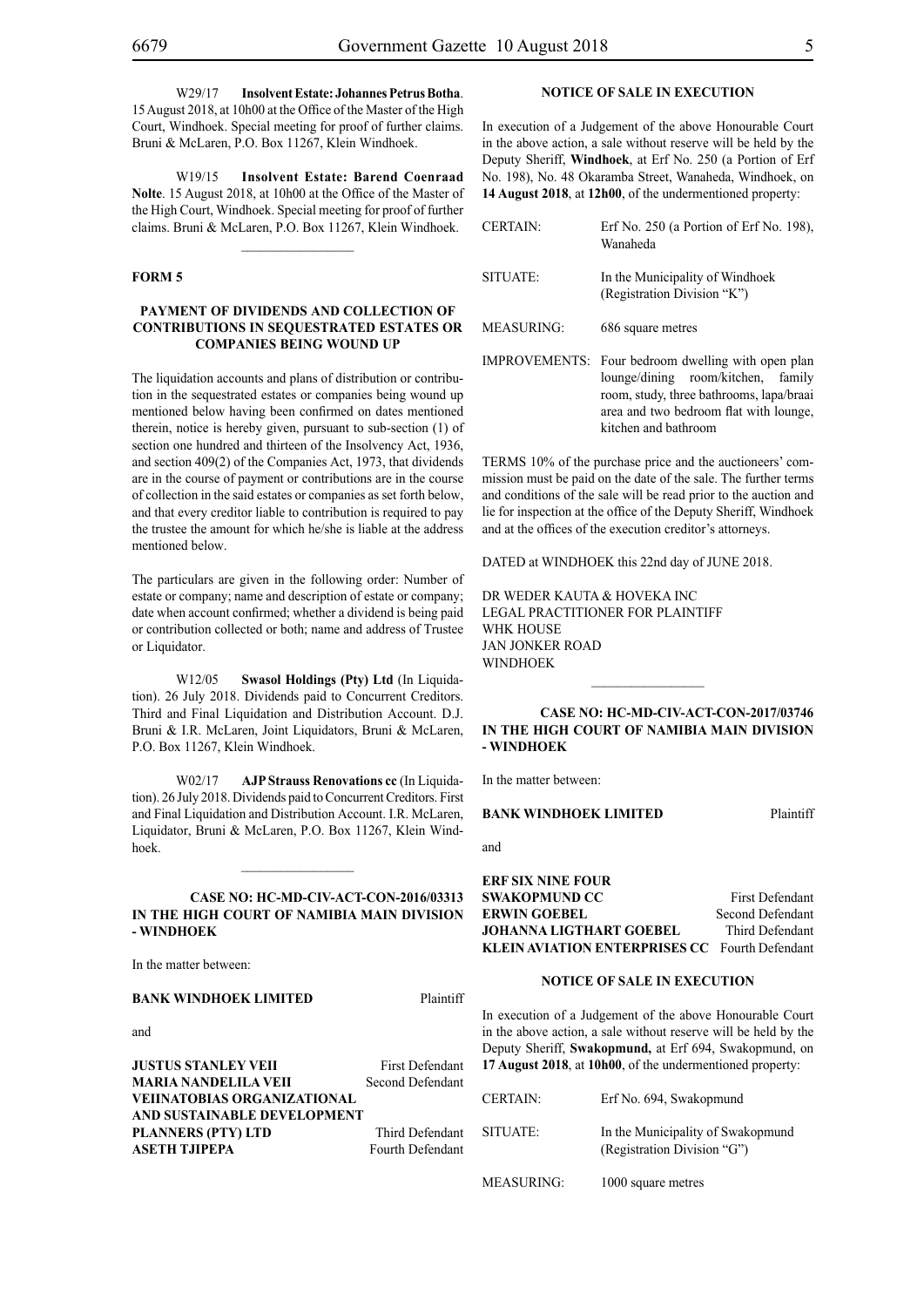IMPROVEMENTS: Three bedroom dwelling with lounge, TV room, dining room, study, kitchen, scullery, pantry, two bathrooms, inside fireplace, four garages and two bedroom flat with bathroom, kitchen and storeroom

TERMS 10% of the purchase price and the auctioneers' commission must be paid on the date of the sale. The further terms and conditions of the sale will be read prior to the auction and lie for inspection at the office of the Deputy Sheriff, Swakopmund and at the offices of the execution creditor's attorneys.

DATED at WINDHOEK this 18th day of JUNE 2018.

DR WEDER KAU A & HOVEKA INC Legal Practitioner for Plaintiff WHK HOUSE Jan Jonker Road WINDHOEK

#### **CASE No. HC-MD-CIV-ACT-CON-2017/00904 IN THE HIGH COURT OF NAMIBIA**

 $\frac{1}{2}$ 

In the matter between:

**FIRST NATIONAL BANK OF NAMIBIA LIMITED** Plaintiff

and

## **MARTHINA KAVENAA MUTANGA** First Respondent/Defendant

**CHRISTOFINE UJAVA** Second Respondent/Defendant

#### **NOTICE OF SALE IN EXECUTION OF IMMOVABLE PROPERTY**

Pursuant to a Judgment of the above Honourable Court granted on **21 APRIL 2017** the following immovable property will be sold without reserve and voetstoots by the Deputy Sheriff of the District of **WINDHOEK** on **28 AUGUST 2018** at **12h00** at SECTION NO. 4 IN THE BUILDING OR BUILDINGS KNOWN AS FREEDOM COURT, SITUATE AT KATUTU-RA (EXTENSION NO. 15), WINDHOEK.

| <b>CERTAIN:</b>       | Section No. 4 as shown and more fully<br>described on Sectional Plan No. 74/2006<br>in the building or buildings known as<br>FREEDOM COURT, situate at KATU-<br>TURA (EXTENSION NO. 15), WIND-<br>HOEK. |
|-----------------------|---------------------------------------------------------------------------------------------------------------------------------------------------------------------------------------------------------|
| SITUATE:              | In the Municipality of Windhoek<br>(Registration Division "K")<br>Khomas Region                                                                                                                         |
| <b>MEASURING:</b>     | 47 (forty seven) square metres                                                                                                                                                                          |
| <b>CONSISTING OF:</b> | 1 x Lounge, 1 x Kitchen, 2 x Bedrooms,                                                                                                                                                                  |

1 x Bathroom and 1 x WC

The "Conditions of Sale-in-Execution" will lie for inspection at the office of the Deputy Sheriff at WINDHOEK and Plaintiff's Attorneys, Fisher, Quarmby & Pfeifer, at the undermentioned address.

Dated at WINDHOEK this 22nd day of JUNE 2018.

FISHER, QUARMBY & PFEIFER LEGAL PRACTITIONER FOR Plaintiff c/o Robert Mugabe & Thorer Streets entrance on Burg Street PO BOX 37 WINDHOEK

**CASE No. I 2967/2015**

#### **IN THE HIGH COURT OF NAMIBIA**

In the matter between:-

**FIRST NATIONAL BANK OF NAMIBIA LTD** Plaintiff

 $\frac{1}{2}$ 

and

#### **KHAMSWAS INVESTMENTS**

**RICHARD MARTIN OLIVIER** Second Defendant **LIEBSCHEN SILVIETTE HANALENE OLIVIER** Third Defendant

#### **NOTICE OF SALE IN EXECUTION OF IMMOVABLE PROPERTY**

Pursuant to a Judgment of the above Honourable Court granted on **4 DECEMBER 2015** the following immovable property will be sold with reserve prices of N\$3,113,553.52 (in favour of Nedbank) and N\$609,375.00 (in favour of the Development Bank of Namibia) and voetstoots by the Deputy Sheriff of the District of **WINDHOEK** on **28 AUGUST 2018** at **10h00** in the morning at ERF NO. 234 HOCHLANDPARK , NO. 1 SANDPIPER STREET WINDHOEK.

| <b>CERTAIN:</b> | Erf No. 234, Hochalandpark |
|-----------------|----------------------------|
|                 |                            |

SITUATE: In the Municipality of Windhoek (Registration Division "K")

MEASURING: 1245 (one thousand two hundred and fourty five) square metres

CONSISTING OF: Main Building:  $320m^2$  - The dwelling consist of an entrance hall, lounge with a fire place, dining room, entertainment area with a built-in bar, family room, kitchen, scullery, pantry, study, four bedrooms, dressing room, bathroom with a shower and toilet, bathroom with a bath and toilet and an en-suit with a bath, shower and toilet. Flat: 200m2 - The flat consists of a, lounge, kitchen, two bedrooms and two bathrooms with bath and toilet and shower and toilet. Outside Building: 66m<sup>2</sup> - The out building consists of a double garage servant and an outside toilet. Minors: Boundary walls, Two remote

gates, Paving, Swimming pool, stoep.

The "Conditions of Sale-in-Execution" will lie for inspection at the office of the Deputy Sheriff at WINDHOEK and at the

**CC/2010/4603** First Defendant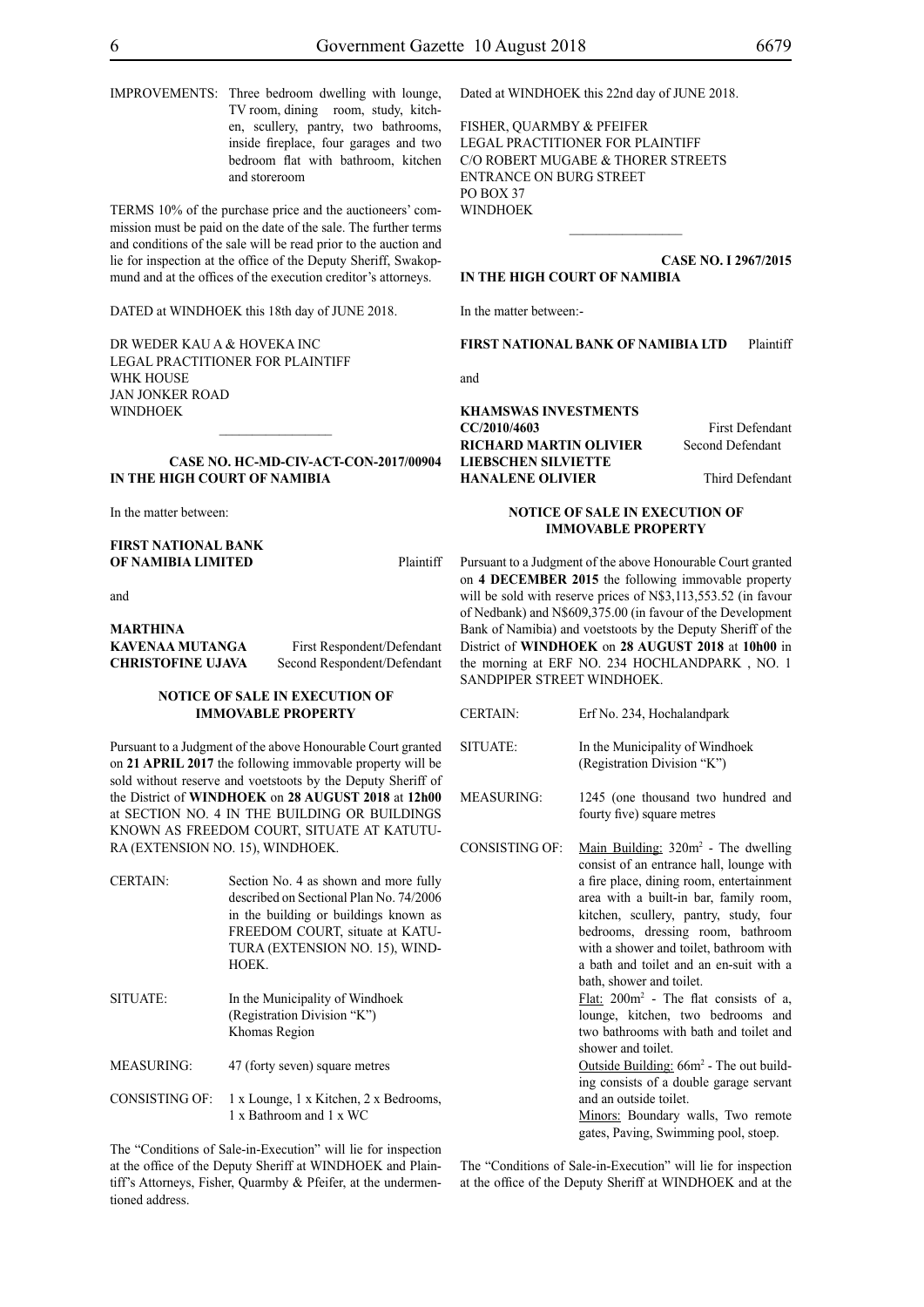Head Office of Plaintiff at WINDHOEK and Plaintiffs Attorneys, Fisher, Quarmby & Pfeifer, at the undermentioned address.

Dated at WINDHOEK this 3rd day of JULY 2018

FISHER, QUARMBY & PFEIFER LEGAL PRACTITIONER FOR Plaintiff c/o Robert Mugabe & Thorer Streets entrance on Burg Street PO BOX 37 **WINDHOFK** 

**CASE NO: HC-MD-CIV-ACT-CON-2017/00077 IN THE HIGH COURT OF NAMIBIA**

 $\frac{1}{2}$ 

In the matter between:

**STANDARD BANK NAMIBIA LIMITED** Plaintiff

and

**BATSIRAI NYIRENDA** Defendant

#### **NOTICE OF SALE IN EXECUTION OF IMMOVABLE PROPERTY**

Pursuant to Judgment of the above Honourable Court granted on **16 FEBRUARY 2017**, the following immovable property will be sold without reserve and voetstoots by the Deputy Sheriff of the District of **WINDHOEK** on **29 August 2018** at **10h00** in front of the MAGISTRATE'S COURT, MUN-GUNDA STREET, KATUTURA, WINDHOEK, REPUBLIC OF NAMIBIA.

- CERTAIN: Section No. 1, Scheppmann Hof, Extension No. 1, Pionierspark, Windhoek SITUATE: In the Municipality of Windhoek (Registration Division "K") Khomas Region
- MEASURING: 119 (one one nine) square metres
- CONSISTING OF: 3 x Bedrooms (2 with En suite), 1 x Kitchen, 1 x Bathroom with toilet, 1 x Lounge, 1 x Dining room, 1 x Double Garage

The "Conditions of Sale-in-Execution" will lie for inspection at the office of the Deputy Sheriff at WINDHOEK and at the Head Office of Plaintiff at WINDHOEK and Plaintiff's Attorneys, Fisher, Quarmby & Pfeifer, at the under mentioned address.

Dated at WINDHOEK this 4th day of July 2018

FISHER, QUARMBY & PFEIFER LEGAL PRACTITIONER FOR Plaintiff Cnr of Robert Mugabe Avenue & Thorer Street (entrance in Burg Street) PO BOX 37 WINDHOEK

 $\frac{1}{2}$ 

**CASE No. I 242/2015 IN THE HIGH COURT OF NAMIBIA**

In the matter between:

#### **STANDARD BANK NAMIBIA LIMITED** Plaintiff

and

#### **MARIA TJATINDI** Defendant

**NOTICE OF SALE IN EXECUTION OF IMMOVABLE PROPERTY**

Pursuant to Judgment of the above Honourable Court granted on **16 JULY 2015**, the following immovable property will be sold without reserve and voetstoots by the Deputy Sheriff of the District of **WINDHOEK** on **4 SEPTEMBER 2018** at **15H00** at ERF 1150, KHOMASDAL (EXTENSION NO. 13), WINDHOEK, REPUBLIC OF NAMIBIA

| <b>CERTAIN:</b> | Erf No. 1150, Khomasdal, (Extension<br>No. 13)                                  |
|-----------------|---------------------------------------------------------------------------------|
| SITUATE:        | In the Municipality of Windhoek<br>(Registration Division "K")<br>Khomas Region |
| MEASURING:      | 614 (six hundred and fourteen) square<br>metres                                 |
| CONSISTING OF:  | Kitchen, Lounge, 3 Bedrooms, 1 Toilet/<br><b>Bathroom</b>                       |

The "Conditions of Sale-in-Execution" will lie for inspection at the office of the Deputy Sheriff at WINDHOEK and at the Head Office of Plaintiff at WINDHOEK and Plaintiff's Attorneys, Fisher, Quarmby & Pfeifer, at the under mentioned address.

Dated at WIND OEK this 10th day of JULY 2018

FISHER, QUARMBY & PFEIFER LEGAL PRACTITIONER FOR Plaintiff Cnr Robert Mugabe Avenue & Thorer Street Entrance in Burg Street PO BOX 37 WINDHOEK

**Case NO. 14/2/2/1093/2012 IN THE MAGISTRATE COURT OF NAMIBIA MAIN LOCAL DIVISION WINDHOEK**

 $\frac{1}{2}$ 

In the matter between:

**VICTORIA HAMUNYELA** Plaintiff

and

**ERASTUS DAVID** Defendant

#### **NOTICE OF SALE IN EXECUTION**

In EXECUTION of a Judgment of the Magistrate Court of Namibia, given on **25 October 2017**, a Judicial Sale by PUBLIC AUCTION will be held of and at the undermentioned immov-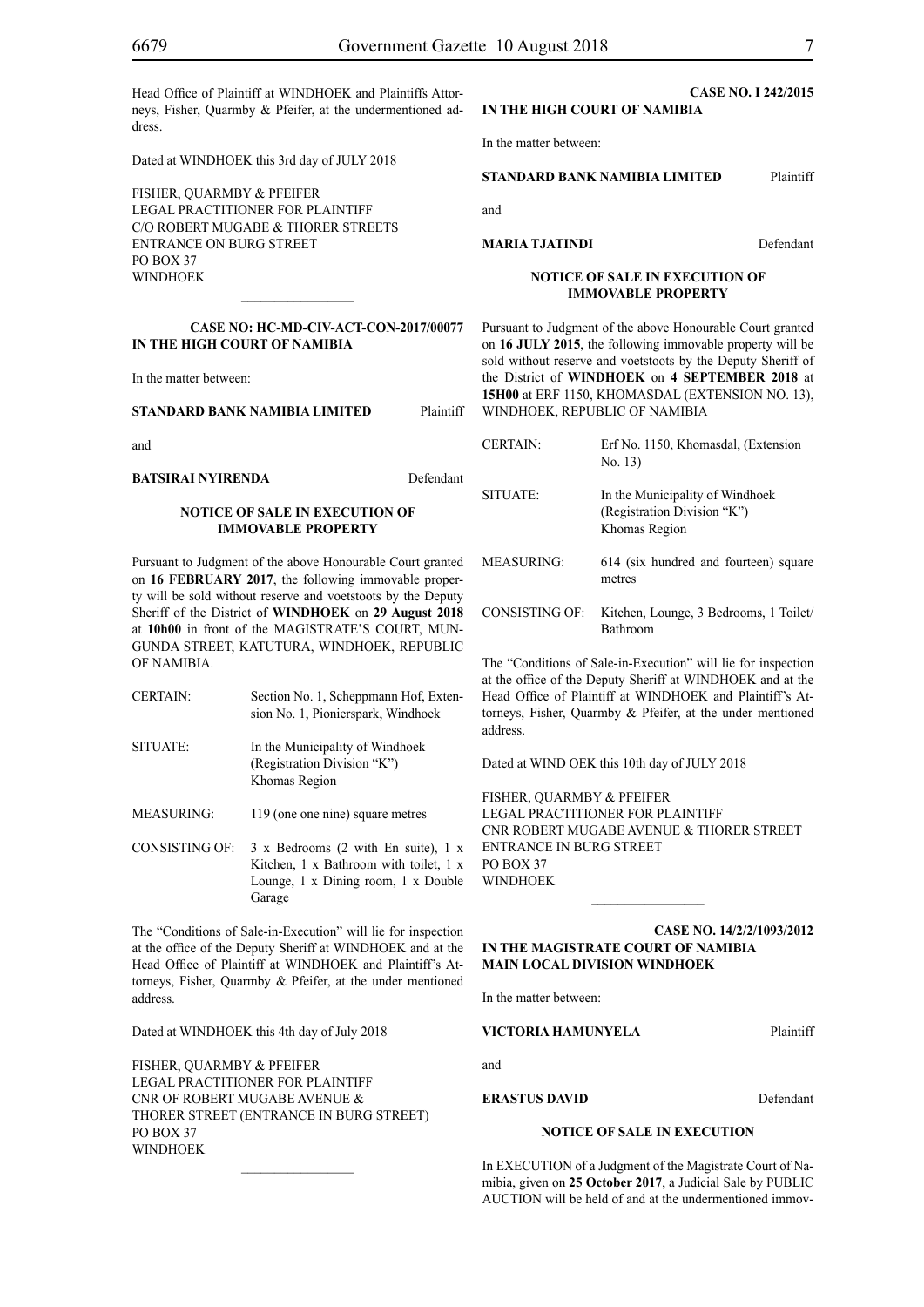able property on **5 SEPTEMBER 2018** at **12h00** at Erf No. 204, Eros Park of a:

| <b>CERTAIN:</b>   | Erf No. 204, Eros Park                                                                    |  |
|-------------------|-------------------------------------------------------------------------------------------|--|
| SITUATE:          | In the Town of Windhoek<br>(Registration Division "K")                                    |  |
| <b>MEASURING:</b> | 1440 (one four four nil) square metres                                                    |  |
| <b>FIRST</b>      |                                                                                           |  |
|                   | By Deed of Transfer No. T.1863/1973<br>with Geneal Plan No. A.721/71, relating<br>thereto |  |
|                   |                                                                                           |  |
| <b>HELD BY:</b>   | Deed of Transfer No. T150/2000;                                                           |  |
| SUBJECT:          | To the conditions contained therein;                                                      |  |

The following improvements are on the property (although nothing in this respect is guaranteed):

5 x Bedroom house with built in cupboards in each room, 1x Kitchen with build in cupboard and stove, 3 x Bathrooms and Toilet Facilities, l x Lounge, l x Dining Room, Triple garage, l x Verandah, 1 x TV room, 1 x Inside braai, Alarm system, 1 x Private office, Swimming Pool consist of Lappa with in braai - Outside flat consist of one bedroom and Toilet

The property will be sold by the Deputy Sheriff at Erf No. 204 Toermalyn street, Eros Park, Windhoek to the highest bidder subject to the conditions of sale.

The conditions of sale to be read out by the Deputy Sheriff, Windhoek, at the time of the sale and which conditions may be inspected prior to the sale at the offices of the Deputy Sheriff Windhoek, and at the offices of ENSafrica Namibia (incorporated as Lorentz Angula Inc.), Ground Floor, Unit 4, Ausspann Plaza, Dr. Agostinho Neto Road, Windhoek.

Dated at WINDHOEK on this 11th of JULY 2018.

Legal Practitioner for Plaintiff ENSafrica Namibia (incorporated as LorentzAngula Inc.) Ground Floor, Unit 4, Ausspann Plaza Dr. Agostinho Neto Street WINDHOEK

#### **CASE NUMBER: HC-MD-CIV-ACT-CON-2017/1536 IN THE HIGH COURT OF NAMIBIA**

 $\frac{1}{2}$ 

In the matter between:

#### **STANDARD BANK NAMIBIA LIMITED** Plaintiff

and

#### **CHRISTOPHER SILILO SIMATAA** Defendant

#### **NOTICE OF SALE IN EXECUTION OF IMMOVABLE PROPERTY**

In Execution of a Judgment granted against the abovenamed Execution Debtor/Defendant by the above Honourable Court in the above mentioned suit, the following immovable property

will be sold by the Deputy-Sheriff for the district of Tsumeb **3 SEPTEMBER 2018** at **10h00** or so soon thereafter as may be -

| <b>CERTAIN:</b>   | Erf 1795, (a portion of Erf No. 887)                                    |
|-------------------|-------------------------------------------------------------------------|
| SITUATE:          | In the Town of Tsumeb<br>(Registration Division "B")<br>Oshikoto Region |
| <b>MEASURING:</b> | 1202 (one two nil two) square metres                                    |

The property consists of:

1 x Lounge, 1 x Kitchen, 1 x Laundry, 1 x Study, 3 x Bedroom, 2 x Bathrooms, 2 x Garages

DATED at WINDHOEK this 1st day of AUGUST 2018.

ENGLING STRITER & PARTNERS Attorneys for Plaintiff 12 Love Street **WINDHOEK** 

#### **Case No: HC-MD-CIVO-ACT-CON-2016/03650 IN THE HIGH COURT OF NAMIBIA (Main Division)**

 $\frac{1}{2}$ 

In the matter between:

#### **WOERMANN BROCK & CO (WINDHOEK) (PTY) LTD** Plaintiff

and

**TERTIUS LORENZO BAMPTON** Defendant

#### **NOTICE OF SALE IN EXECUTION OF IMMOVABLE PROPERTY**

Pursuant to a Judgement of the above Honourable Court granted on **20 January 2017**, the following immovable property will be sold "voetstoots" by the Deputy Sheriff for the District of **Katima Mulilo** on **31 AUGUST 2018** at **10:00** at:

| <b>CERTAIN:</b>   | Erf No. 2164 (A Portion of Erf No.<br>1996), Katima Mulilo (Extension No. 7)          |
|-------------------|---------------------------------------------------------------------------------------|
| SITUATE:          | In the Municipality of Katima Mulilo<br>(Registration Division "B")<br>Caprivi Region |
| <b>MEASURING:</b> | 434 (four three four) square metres                                                   |
|                   | IMPROVEMENTS: 3 x Bedrooms, 1 x Kitchen, 1 x Lounge,<br>1 x Bathroom                  |

The "Conditions of Sale in Execution" will lie for inspection at the office of the Deputy Sheriff in Katima Mulilo, and at the Office of Plaintiff's Legal Practitioners of Record in Windhoek at Plaintiffs Attorneys, Etzold - Duvenhage, at the undermentioned address.

 $\frac{1}{2}$ 

DATED at WINDHOEK this 25th day of JUNE 2018.

ETZOLD - DUVENHAGE LEGAL PRACTITIONER FOR Plaintiff NO. 33 FELD STREET, WINDHOEK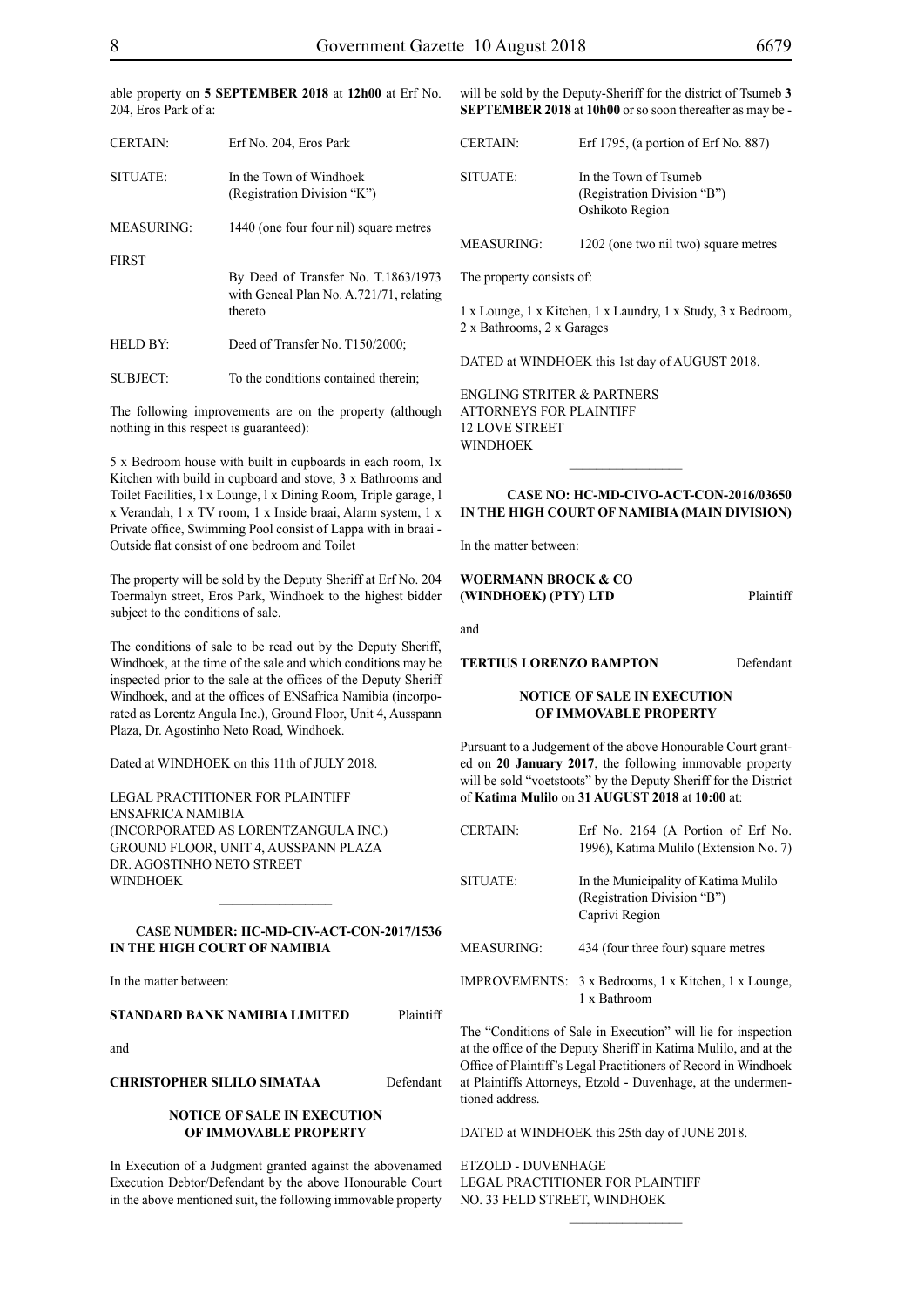#### **CASE NO: A 112/2015 IN THE HIGH COURT OF NAMIBIA, MAIN DIVISION, WINDHOEK FRIDAY, THE 17TH DAY OF JULY 2015 BEFORE THE HONOURABLE MR JUSTICE UEITELE**

In the matter between:

#### **PEARSON EDUCATION NAMIBIA (PTY) LTD** Applicant

and

#### **BOBBY KOTJIPATI** Respondent

Having heard Advocate **J Schickerling**, Counsel for the Applicant and having read the documents filed of record:

#### **IT IS ORDERED**

- 1. That the *Rule Nisi* is hereby confirmed.
- 2. That the costs of this Application be costs in the sequestration.

#### BY ORDER OF COURT

REGISTRAR

TO: FISHER QUARMBY & PFEIFER

### **CASE NO: A 112/2015**

**IN THE HIGH COURT OF NAMIBIA MAIN DIVISION, WINDHOEK FRIDAY, THE 5TH DAY OF JUNE 2015 BEFORE THE HONOURABLE MR JUSTICE MILLER, ACTING** 

 $\frac{1}{2}$ 

In the matter between:

#### **PEARSON EDUCATION NAMIBIA (PTY) LTD** Applicant

and

**BOBBY KOTJIPATI** Respondent (for the sequestration of the respondent)

Having heard Advocate **J Schickerling**, Counsel for the Applicant and having read the documents filed of record:

#### IT IS ORDERED

- 1. That substituted service of process issued by the applicant against the respondent and in which the applicant prays for an order in the following terms:
	- 1. That the respondent be placed under a provisional order of sequestration into the hands of the Master of the above Honourable Court;
	- 2. That a *rule nisi* be issued calling upon the respondent and all interested parties to show cause (if any) to the above Honourable Court on a date and time to be determined by the Registrar of the above Honourable Court, why the respondent should not be placed under final order of sequestration;
- 3. That service of this order be effected upon the respondent:
	- 3.1 by the Deputy-Sheriff on the respondent personally;
	- 3.2 by way of publication in one edition of each of "Die Republikein' and

"The Government Gazette";

- That costs of this application, be costs in the sequestration (save for any costs of opposition); in the form of annexure "A" hereto is hereby authorised.
- 2. Service of this order and annexure "A" hereto upon the respondent by publishing a copy thereof in one edition of each of the Namibian, the New Era and Republikein newspapers is hereby authorised.
- 3. Service of this order, annexure "A" and the application for sequestration of the respondent, upon the respondent:
	- 3.1 By the Deputy-Sheriff for Okahandja by attaching a copy of this order, annexure "A" and the application for sequestration to the main entrance of Erf 261 Nau-Aib, Okahandja;
	- 3.2 By the Deputy-Sheriff for Windhoek by attaching a copy of this order, annexure "A" and the application for sequestration to the main entrance of Erf 2465, Omopupo Street, Wanaheda, Windhoek, is hereby authorised.
- 4. Costs of this application shall be costs in the main application.

By ORDER OF COURT

REGISTRAR

TO: FISHER QUARMBY & PFEIFER

#### **HC-MD-CIV-MOT-EXP-2018/00077 IN THE HIGH COURT OF NAMIBIA, MAIN DIVISION, HELD AT WINDHOEK ON FRIDAY, THE 8th DAY OF JUNE 2018 BEFORE THE HONOURABLE JUSTICE GEIER**

 $\frac{1}{2}$ 

In the *ex parte* application of:

#### **PETROBRAS OIL AND GAS B.V. (NAMIBIAN BRANCH)** Applicant

## **COURT ORDER**

Having heard **MR RAMON MAASDORP**, on behalf of the Applicant(s) and having read the Application for HC-MD-CIV-MOT-EXP-2018/00077 and other documents filed of record:

#### **IT IS HEREBY ORDERED THAT**

- 1. The Applicant is hereby placed under a final order of liquidation into the hands of the Master of the above Honourable Court;
- 2. The costs of this application are costs in the liquidation.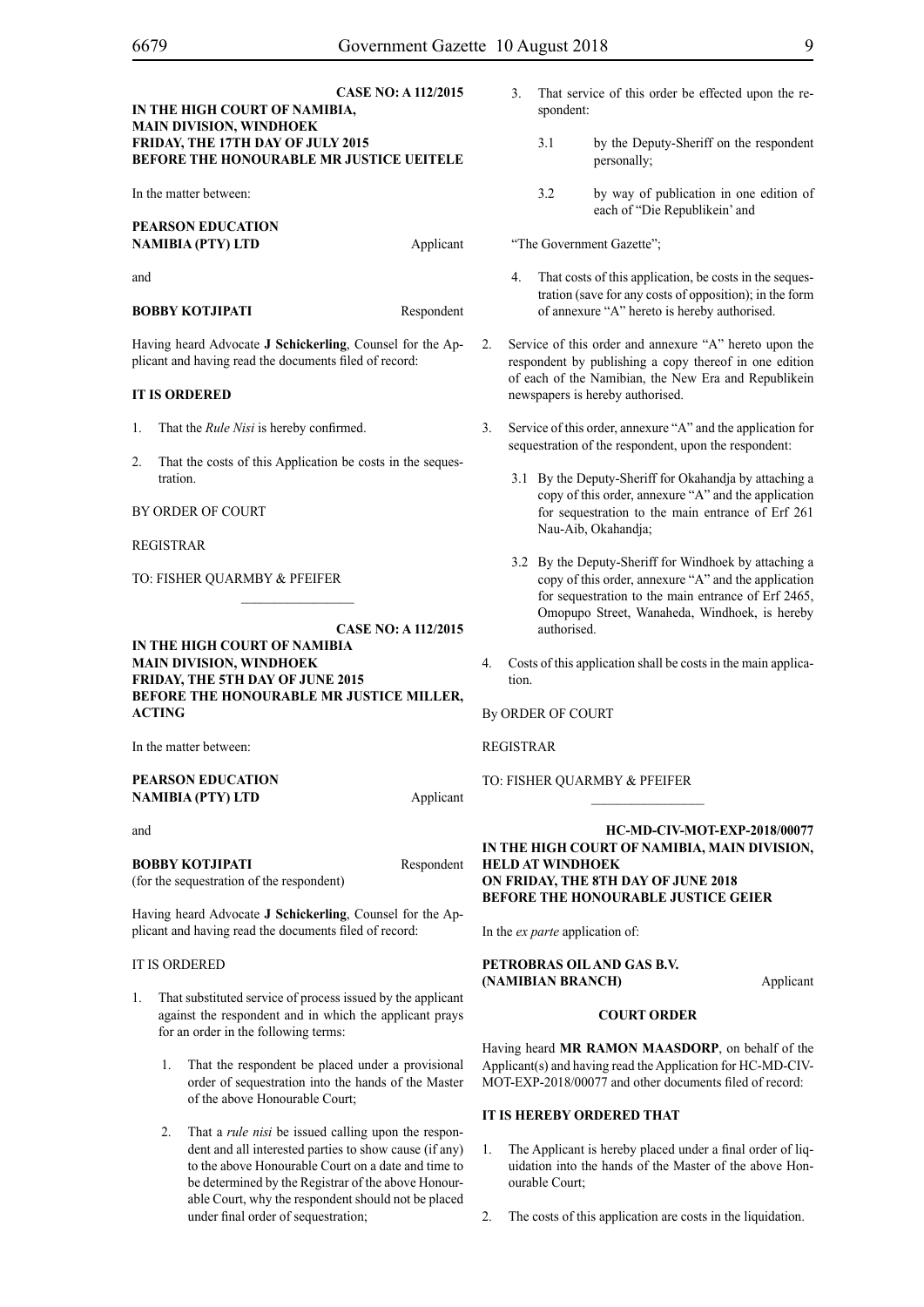3. The matter is removed from the roll: Case regarded as finalized.

#### BY ORDER OF THE COURT

#### REGISTRAR

TO: DANEALE CORINE BEUKES On behalf of Applicant Engling, Stritter & Partners 12 Love Street Windhoek Namibia The Master of the High Court John Meinert Street, Windhoek

#### **HC-MD-CIV-MOT-EXP-2018/00077 IN THE HIGH COURT OF NAMIBIA, MAIN DIVISION, HELD AT WINDHOEK ON FRIDAY, THE 13th DAY OF APRIL 2018 BEFORE THE HONOURABLE JUSTICE MASUKU**

 $\frac{1}{2}$ 

In the *ex parte* application of:

| PETROBRAS OIL AND GAS B.V. |           |
|----------------------------|-----------|
| (NAMIBIAN BRANCH)          | Applicant |

#### **COURT ORDER**

Having heard **MR. R. MAASDORP**, on behalf of the Applicant and having read the Application for HC-MD-CIV-MOT-EXP-2018/00077 and other documents filed of record:

#### **IT IS HEREBY ORDERED THAT:**

- 1 The applicant is placed under provisional liquidation in the hands of the Master of the above Honourable Court;
- 2 A *rule nisi* is hereby issued calling upon all interested parties to show cause (if any) to the above Honourable Court, on 8 June 2018, why:
	- 2.1 the applicant should not be finally wound up;
	- 2.2 the costs of this application should not be costs in the liquidation.
- 3 Service of this *rule nisi* be effected by publishing a copy thereof in one edition of the Government Gazette, and, in one edition of the Namibian Newspaper and the Republikein newspaper circulating in Namibia.

 $\frac{1}{2}$ 

#### BY ORDER OF THE COURT

#### REGISTRAR

TO: DANEALE CORINE BEUKES On behalf of Applicant Engling, Stiller & Partners 12 Love Street Windhoek Namibia The Master of the High Court John Meinert Street, Windhoek

#### **HC-MD-CIV-MOT-EXP-2018/00067 IN THE HIGH COURT OF NAMIBIA, MAIN DIVISION, HELD AT WINDHOEK ON FRIDAY, THE 20th DAY OF APRIL 2018 BEFORE THE HONOURABLE JUSTICE ANGULA**

In the *ex parte* application of:

**RENDSBURGER MOTOR SALES CC (PREVIOUSLY KNOWN AS LUBBE MOTOR GROUP CC)** Applicant

#### **COURT ORDER**

Having heard **BAREND VILJOEN**, on behalf of the Applicant(s) and having read the Application for HC-MD-CIV-MOT-EXP-2018/00067 and other documents filed of record:

#### **IT IS HEREBY ORDERED THAT:**

- 1. That the Applicant corporation is provisionally wound up;
- 2. That the *Rule Nisi* is hereby granted calling upon any other interested party to show cause on Friday, 1 June 2018 at 10h00 why:
	- 2.1. a final order of liquidation should not be granted;
	- 2.2 the costs of this application should not be costs in the cause of Applicant's liquidation.
- 3. That the *Rule Nisi* granted in this matter be published once in the Government Gazette and once in The Namibian Sun newspaper.

#### BY ORDER OF THE COURT

#### REGISTRAR

TO: BAREND VILJOEN On behalf of Applicant Viljoen & Associates 1st floor Hidas Centre Nelson Mandela Avenue Windhoek Namibia

#### **HC-MD-CIV-MOT-EXP-2018/00067 IN THE HIGH COURT OF NAMIBIA, MAIN DIVISION, HELD AT WINDHOEK ON FRIDAY, THE 1st DAY OF JUNE 2018 BEFORE THE HONOURABLE JUSTICE PARKER**

 $\frac{1}{2}$ 

In the *ex parte* application of

#### **RENDSBURGER MOTOR SALES CC (PREVIOUSLY KNOWN AS LUBBE MOTOR GROUP CC)** Applicant

#### **COURT ORDER**

Having heard **MR. VILJOEN** on behalf of the Applicant, and having read the Application for HC-MD-CIV-MOT-EXP-2018/00067 and other documents filed of record: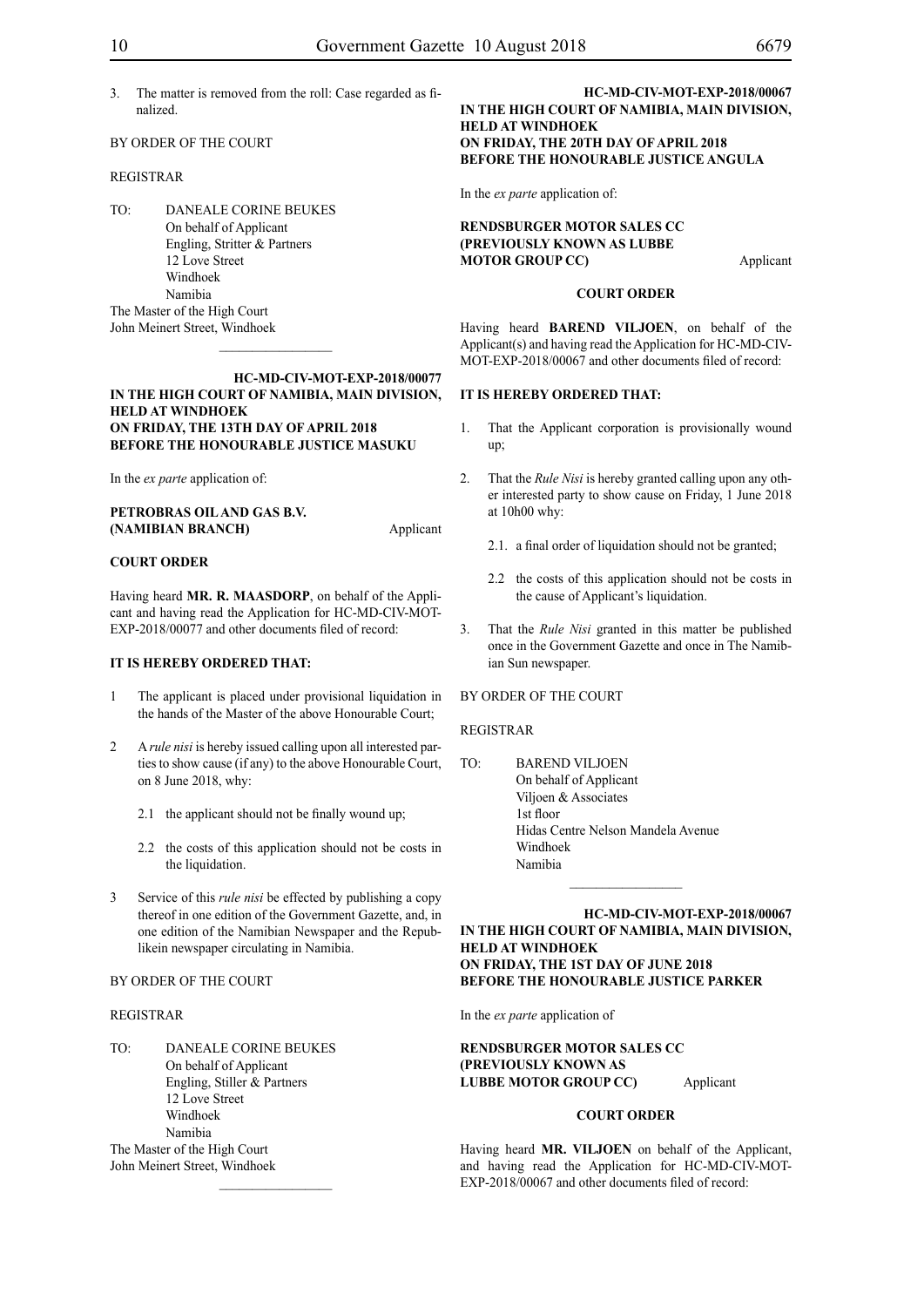#### **IT IS HEREBY ORDERED THAT**

- 1. The *Rule Nisi* issued on 20 April 2018 is hereby confirmed.
- 2. Matter is removed from the roll: Case Finalized.

#### BY ORDER OF THE COURT

#### REGISTRAR

TO: BAREND VILJOEN On behalf of Applicant Viljoen & Associates 1st floor Hidas Centre Nelson Mandela Avenue Windhoek Namibia

#### **HC-MD-CIV-MOT-GEN-2017/00131 IN THE HIGH COURT OF NAMIBIA, MAIN DIVISION, HELD AT WINDHOEK ON FRIDAY, THE 9th DAY OF JUNE 2017 BEFORE THE HONOURABLE JUSTICE ANGULA**

 $\frac{1}{2}$ 

in the matter between:

#### **DEBMARINE NAMDEB FOUNDATION (NON-PROFIT ASSOCIATION INCORPORATED UNDER SECTION 21)** Applicant

and

#### **AFRICA GARMENT MANUFACTURERS (PTY) LTD** Respondent

#### **COURT ORDER**

Having heard **PHILIPPUS SWANEPOEL**, on behalf of the Applicant(s) and having read the Application for HC-MD-CIV-MOT-GEN-2017/00131 and other documents filed of record:

#### **IT IS ORDERED THAT:**

- 1. The Respondent is placed under provisional liquidation into the hands of the Master of the High Court of Namibia;
- 2. A *rule nisi* is issued calling upon the respondent and any interested parties to show cause, if any to the above Court on 28 July 2017 at 10h00 why the respondent should not be placed under final liquidation and/or that the costs of this application should not be the costs in liquidation;
- 3. Service of the *rule nisi* must be effected on the Respondent by:
	- 3.1 service of a copy thereof by the Deputy Sheriff of this Honourable Court at the appointed auditors Saunderson & Co address at 129 Hosea Kutako Drive, Windhoek,
	- 3.2 service of a copy thereof by the Deputy Sheriff of this Honourable Court at the appointed company secretary Acsec Professional Services CC's address at 129 Hosea Kutako Drive, Windhoek;
- 3.3 publishing same in one edition of each of the Government Gazette and The Namibian newspapers,
- 4 Mr. Ian Robert McLaren and/or Mr. Dave Bruni of Investment Trust Co (Pty) Ltd is appointed as provisional liquidator(s) of the respondent with all such powers as provided for in Section 392(1), 392(2) 392(3), 392(5),  $386(3)(a)$ ,  $392(6)(a)$  to (i) and in particular the power to raise money on the security of the respondent's assets as contemplated by Section 392(7) of the Companies Act, No 28 of 2004 and upon the final liquidation (if any) as liquidators of the respondent with the same powers as prayed for above.
- 5 The costs of this application are to be costs in the liquidation of the respondent. BY ORDER OF THE COURT

#### REGISTRAR

TO: PHILIPPUS SWANEPOEL On behalf of Applicant Philip Swanepoel Legal Practitioners Eros Airport Aviation Road Windhoek Khomas Namibia

AND TO: AFRICA GARMENT MANUFACTURERS (PTY) LTD Respondent 30 Lister Street Windhoek West Windhoek Khomas Namibia

The Master of the High Court John Meinert Street, Windhoek

#### **HC-MD-CIV-MOT-GEN-2017/00131 IN THE HIGH COURT OF NAMIBIA, MAIN DIVISION, HELD AT WINDHOEK ON FRIDAY, THE 25th DAY OF JULY 2017 BEFORE THE HONOURABLE JUSTICE UUSIKU**

In the matter between:

**DEBMARINE - NAMDEB FOUNDATION (NON-PROFIT ASSOCIATION INCORPORATED UNDER SECTION 21)** Applicant

and

**AFRICA GARMENT MANUFACTURERS (PTY) LTD** Respondent

#### COURT ORDER

Having heard **Mr SWANEPOEL**, on behalf of the Applicant and having read the documents filed of record:

#### **IT IS ORDERED THAT:**

- 1. The *Rule Nisi* issued on 09/06/2017 is hereby confirmed,
- 2 The Respondent is placed under final liquidation,
- 3 Mr. Ian Robert McLaren and/or Mr. Dave Bruni of Investment Trust Co (Pty) Ltd is hereby appointed as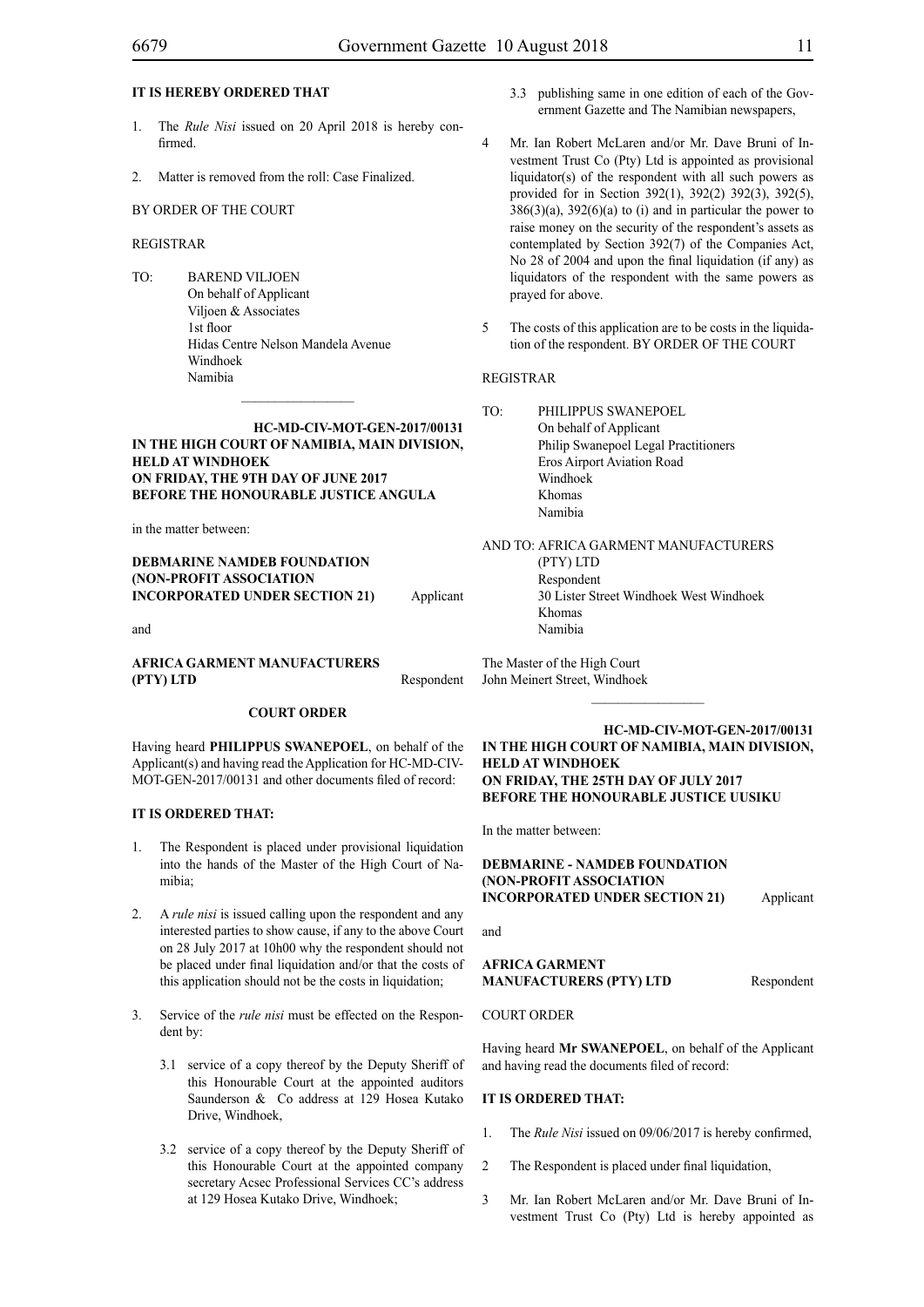liquidator(s) of the respondent with all such powers as provided for in Section 392(1), 392(2) 392(3), 392(5),  $386(3)(a)$ ,  $392(6)(a)$  to (i) and in particular the power to raise money on the security of the respondent's assets as contemplated by Section 392(7) of the Companies Act, No. 28 of 2004 and upon the final liquidation if any) as liquidators of the respondent with the same powers as prayed for above.

4 The costs of this application is costs in the liquidation of the respondent.

#### BY ORDER OF THE COURT

#### REGISTRAR TO

- TO: PHILIPPUS SWANEPOEL On behalf of Applicant Philip Swanepoel Legal Practitioners Eros Airport Aviation Road Windhoek Khomas Namibia
- AND TO: AFRICA GARMENT MANUFACTURERS (PTY) LTD Respondent 30 Lister Street Windhoek West Windhoek Khomas Namibia

The Master of the High Court John Meinert Street, Windhoek

#### **CASE NUMBER: Poca 14/2016 IN THE HIGH COURT OF NAMIBIA, MAIN DIVISION, HELD AT WINDHOEK, ON TUESDAY, THE 25th day of JULY 2018 BEFORE THE HONOURABLE MR JUSTICE MASUKU**

 $\frac{1}{2}$ 

In the *Ex Parte* application of:

#### **THE PROSECUTOR-GENERAL** Applicant

*IN RE*: The positive balance in Standard Bank Namibia account number 60001547649 held in the name of Estate Late Account - Immanuel Moises; Erf 4291 Katutura (Extension No. 12) Windhoek; Erf 5844, Khomasdal (Extension No. 15) Windhoek; A Toyota Hilux with registration number N 178365 W; A Nissan Sunny Sedan with registration number N 133729 W; BMW 3 Series with registration number N 123244 W; A Toyota Hi - Ace with registration number N 175147 W; A Toyota Blade with registration number N 178846 W; A Toyota Hi - ace with registration - number N 176346 W and a Trailer with registration number N 104594 W.

#### **AN APPLICATION FOR FORFEITURE OF PROPERTY ORDER IN TERMS OF SECTION 59 OF THE PREVEN-TION OF ORGANISED CRIME ACT, ACT 29 OF 2004**

Having heard **Ms. L. Angula**, counsel for the applicant, there being no opposition and having read the papers filed of record:

#### **IT IS ORDERED THAT:**

1. The properties which are presently subject to a preservation of property order granted by this Honourable Court under the above case number on 18 November 2016, namely:

- 1.1 the positive balance in Standard Bank Namibia account number 60001547649 held in the name of Estate Late Account - Immanuel Moises;
- 1.2 Erf 4291 Katutura (Extension No. 12) Windhoek;
- 1.3 Erf 5844, Khomasdal (Extension No. 15) Windhoek;
- 1.4 A Toyota Hilux bearing registration number N178365 W;
- 1.5 A Nissan Sunny Sedan bearing registration number N133729 W;
- 1.6 BMW 3 Series bearing registration number N123244W;
- 1.7 A Toyota Hi Ace bearing registration number N175147W;
- 1.8 A Toyota Blade bearing registration number N178846W;
- 1.9 A Toyota Hi ace bearing registration number N176346W; and
- 1.10 A Trailer bearing registration number N 104594 W (hereafter referred to as "the properties"), be and are hereby ordered to be forfeited to the State in terms of section 61 of the Prevention of Organised Crime Act, 29 of 2004 ("POCA").
- 2. The properties are to remain under the control and supervision of Warrant Officer Johan Nico Green ("W/O Green"), in W/O Green's absence, an authorised member of the Commercial Crime Investigation Unit: Anti-Money Laundering a division within Nampol subject to the further orders as set out below.
- 3. W/O Green or any other officer authorized in terms of paragraph 2 above, is directed:
	- 3.1. To pay the positive balance in Standard Bank Namibia account number 60001547649 held in the name of Estate Late Account - Immanuel Moises into the Asset Recovery Account: Ministry of Justice - POCA Standard Bank account number 589245309 Branch Code: 08237200
	- 3.2. To Sell:
		- 3.2.1 the Toyota Hilux bearing registration number N 178365 W;
		- 3.2.2 the A Nissan Sunny Sedan bearing registration number N 133729 W;
		- 3.2.3 the BMW 3 Series bearing registration number N 123244 W;
		- 3.2.4 the Toyota Hi Ace bearing registration number N 175147 W;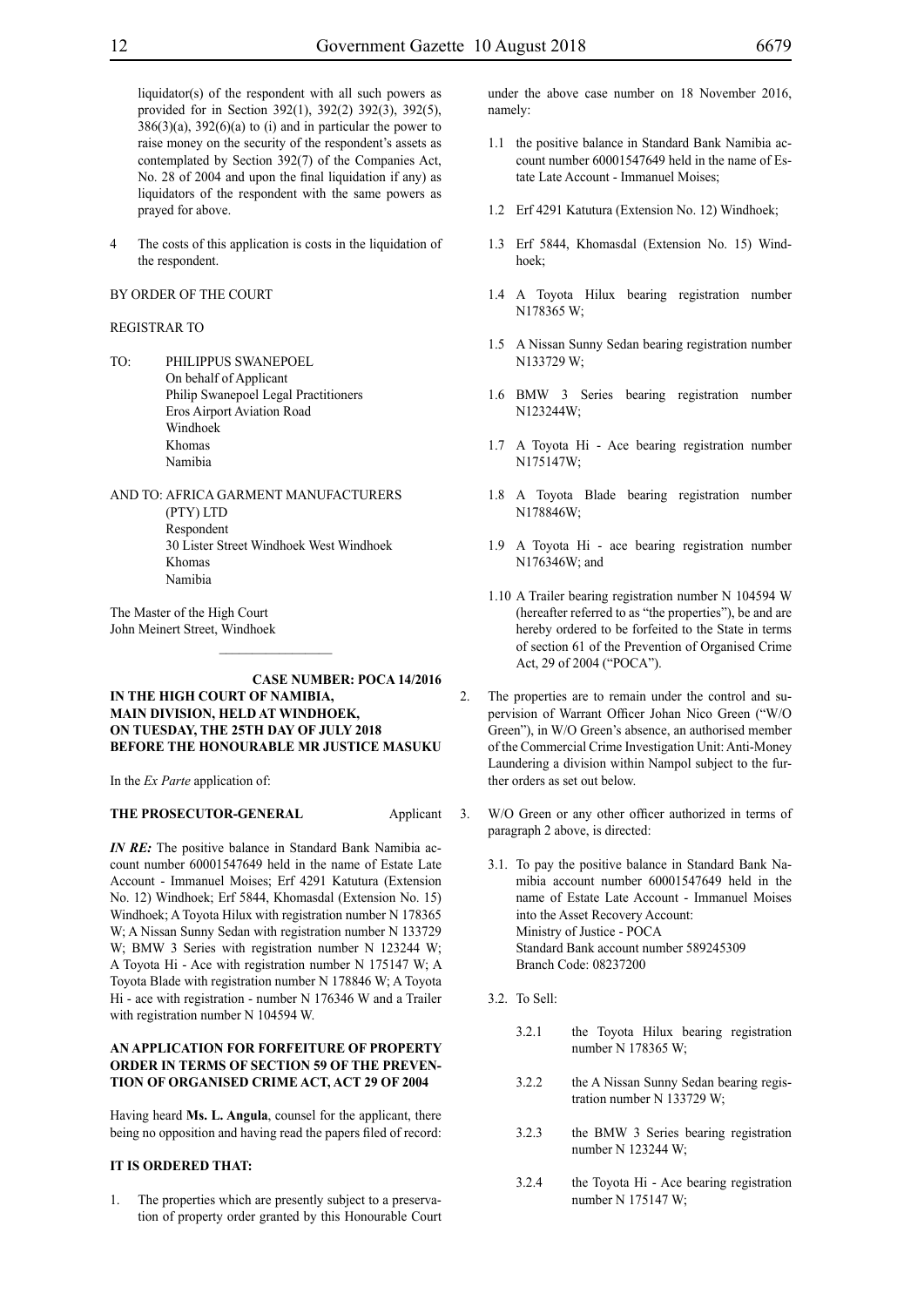- 3.2.5 the Toyota Blade bearing registration number N 178846 W;
- 3.2.6 the Toyota Hi Ace bearing registration number N 176346 W; and
- 3.2.7 the Trailer bearing registration number N 104594 W by way of a public auction at the highest market value and to pay the proceeds of the sale into the Asset Recovery Account mentioned in paragraph 3.1 above.
- 3.3. Deliver the .proceeds of Erf 4291 Katutura, Extension No. 12, Windhoek and of Erf 5844, Khomasdal, Extension No. 15 to the Asset Recovery Fund mentioned in paragraph 3.1 above, to be dealt with in terms of section 76 of POCA by obtaining the Title Deeds of the said properties.
- 4. Subject to the above Honourable Court's approval. that a restriction be endorsed on the Title Deed of Erf 4291 Katutura, Extension No. 12, Windhoek and of Erf 5844, Khomasdal, Extension No. 15, properties, pending the transfer of the houses to be allocated in terms of section 76 of POCA.
- 5. Any person concerned and whose interest is affected by the forfeiture order, may within 20 days after he or she has acquired knowledge of such order, set the matter down for variation or rescission by the Court.
- 6. This order must be published in the Government Gazette as soon as practicable after it is made by the Court.
- 7, Prayers 1, 3 and 4 shall not take effect before 30 days after the notice of this order is published in the Government Gazette or before an application in terms of section 65 of POCA or an appeal has been disposed of.

#### BY ORDER OF COURT

#### REGISTRAR

To: Government Attorney

#### **THE ALIENS ACT, 1937 NOTICE OF INTENTION OF CHANGE OF SURNAME**

 $\frac{1}{2}$ 

I, **kaujorua tjambiru**, residing at Otjikoro, Opuwo Village and employed as a farmer, intend applying to the Minister of Home Affairs for authority under section 9 of the Aliens Act, 1937, to assume the surname **hembunga** for the reasons that the surname that appear on my I.D. document are for my elders that raised me and I want my mother's surname which is **HEMBUNGA**. I therefore want my surname to change, because my family surname will be lost.

I previously bore the name **kaujorua tjambiru.**

I intend also applying for authority to change the surname of my minor children **PERI TJAMBIRU; VEREVERAIKE TJAMBIRU; UAHANGAUKO TJAMBIRU** and **JAONGOVANDU TJAMBIRU** to **HEMBUNGA**.

Any person who objects to the assumption of the said surname of **HEMBUNGA** should as soon as may be lodge his or her objection, in writing, with a statement of his or her reasons therefor, with the Magistrate of Windhoek.

**k. tjambiru opuwo NAMIBIA**

#### **THE ALIENS ACT, 1937 NOTICE OF INTENTION OF CHANGE OF SURNAME**

 $\frac{1}{2}$ 

I, **kaalina hilya nuuyoma**, residing at Elim and a pensioner, intend applying to the Minister of Home Affairs for authority under section 9 of the Aliens Act, 1937, to assume the surname **likIus** for the reasons that I want to change to my married surname.

I previously bore the name **kaalina hilya nuuyoma.**

Any person who objects to the assumption of the said surname of **likIus** should as soon as may be lodge his or her objection, in writing, with a statement of his or her reasons therefor, with the Magistrate of Windhoek.

**k. h. nuuyoma elim NAMIBIA**

#### **THE ALIENS ACT, 1937 NOTICE OF INTENTION OF CHANGE OF SURNAME**

 $\frac{1}{2}$ 

I, **krista amutenya**, residing at Oshikuku, Etayi and a student, intend applying to the Minister of Home Affairs for authority under section 9 of the Aliens Act, 1937, to assume the surname **timoteus** for the reasons that because **TIMOTEUS** is the surname I use on my school report.

I previously bore the name **krista amutenya.**

Any person who objects to the assumption of the said surname of **timoteus** should as soon as may be lodge his or her objection, in writing, with a statement of his or her reasons therefor, with the Magistrate of Windhoek.

**k. amutenya ETAVI NAMIBIA**

#### **THE ALIENS ACT, 1937 NOTICE OF INTENTION OF CHANGE OF SURNAME**

 $\frac{1}{2}$ 

I, **Sanchia Rochida isaaCks**, residing at Erf 77, Amsterdam Street, Otjomuise and employed at Ministry of Health and Social Service, intend applying to the Minister of Home Affairs for authority under section 9 of the Aliens Act, 1937, to assume the surname **isaacks** for the reasons that I want to change my daughter's surname to my surname **ISAACKS**. I am her biological mother.

She previously bore the name **ROQUELLCHIA JAYLIN LucrizhA Apollus** (her father's surname).

Any person who objects to the assumption of the said surname of **isaacks** should as soon as may be lodge his or her objection, in writing, with a statement of his or her reasons therefor, with the Magistrate of Windhoek.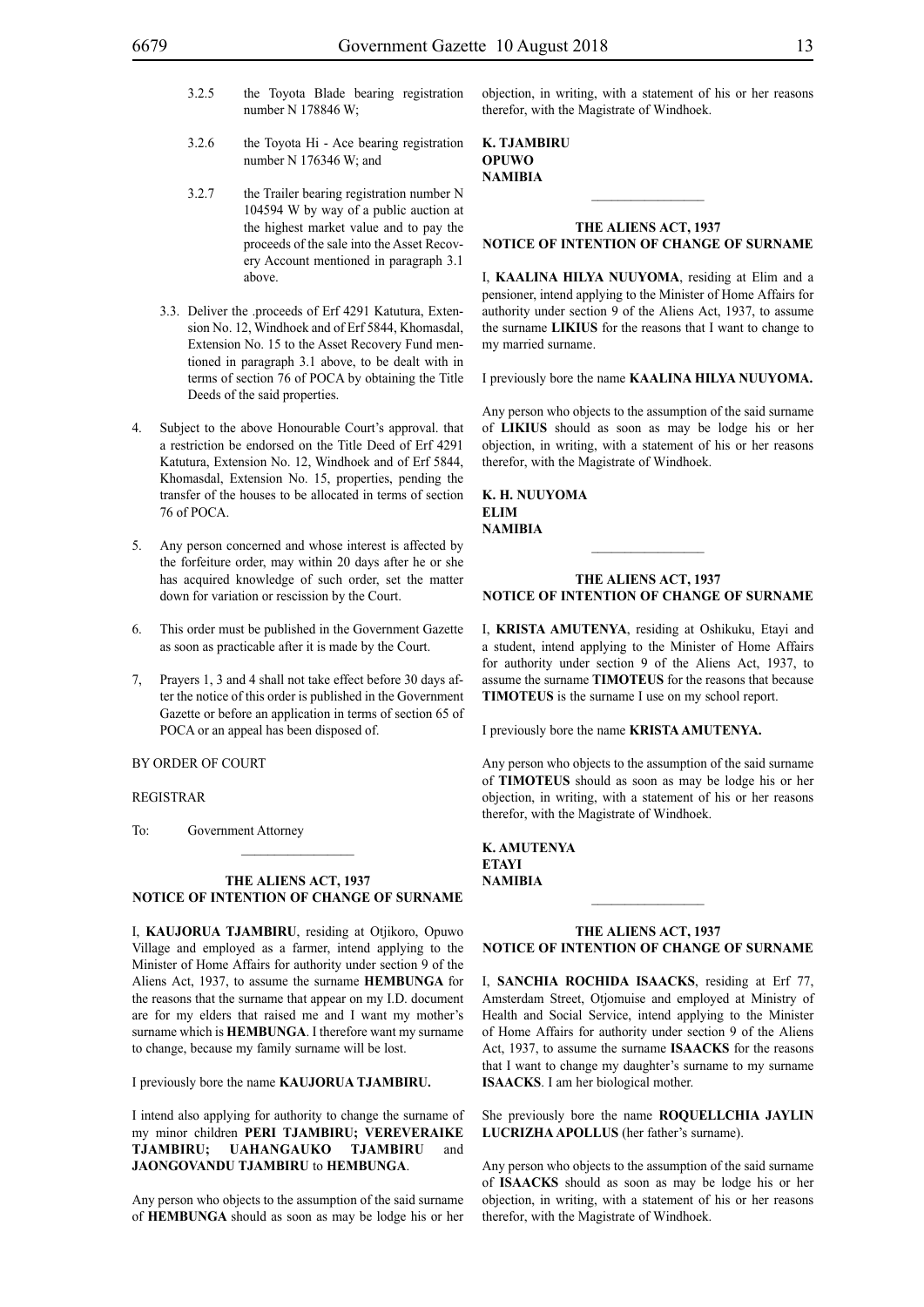**S. R. isaaks OTJOMUISE NAMIBIA**

#### **THE ALIENS ACT, 1937 NOTICE OF INTENTION OF CHANGE OF SURNAME**

 $\frac{1}{2}$ 

I, **selma ndanyengwa ndemumana**, residing at Olambo Village and employed as a cleaner at Oshakati Senior Secondary School, intend applying to the Minister of Home Affairs for authority under section 9 of the Aliens Act, 1937, to assume the surname **BENYAMEN** for the reasons that it is not my biological father.

I previously bore the name **SELMA NDANYENGWA ndemumana.**

Any person who objects to the assumption of the said surname of **benyamen** should as soon as may be lodge his or her objection, in writing, with a statement of his or her reasons therefor, with the Magistrate of Windhoek.

**s. n. ndemumana oshakati NAMIBIA**

#### **THE ALIENS ACT, 1937 NOTICE OF INTENTION OF CHANGE OF SURNAME**

 $\frac{1}{2}$ 

I, **emma peneyambeko shambekela martin**, residing at Ekamba, Oshigambo and unemployed, intend applying to the Minister of Home Affairs for authority under section 9 of the Aliens Act, 1937, to assume the surname **SHIKONGO** for the reasons that all my documents is in the surname **SHIKONGO**, it is not **MARTIN. MARTIN** is my grandfather's name.

I previously bore the name **emma peneyambeko shambekela martin.**

Any person who objects to the assumption of the said surname of **SHIKONGO** should as soon as may be lodge his or her objection, in writing, with a statement of his or her reasons therefor, with the Magistrate of Windhoek.

**e. p. s. martin oshigambo NAMIBIA**

#### **THE ALIENS ACT, 1937 NOTICE OF INTENTION OF CHANGE OF SURNAME**

 $\frac{1}{2}$ 

I, **moses neshuku** (the father of **moses laden Moses**), residing at 268, Uupopo, Ondangwa and unemployed, intend applying to the Minister of Home Affairs for authority under section 9 of the Aliens Act, 1937, to assume the surname **neshuku** for the reasons that **MOSES LADEN MOSES** is my biological son and I would like the Ministry to assume this surname, because it is the one I am using and **MOSES** is my name. The child is in grade 10 and it is needed urgently.

He previously bore the name **MOSES LADEN MOSES.**

Any person who objects to the assumption of the said surname of **neshuku** should as soon as may be lodge his or her objection, in writing, with a statement of his or her reasons therefor, with the Magistrate of Windhoek.

**m. neshuku ondangwa NAMIBIA**

#### **THE ALIENS ACT, 1937 NOTICE OF INTENTION OF CHANGE OF SURNAME**

 $\frac{1}{2}$ 

I, **beatha nekundi**, residing at Oshitutuma, Ogongo and unemployed intend applying to the Minister of Home Affairs for authority under section 9 of the Aliens Act, 1937, to assume the surname **PETRUS** for the reasons that I want to carry my late father's surname and all my school records have the surname **PETRUS.** 

I previously bore the name **sbeatha nekundi.**

Any person who objects to the assumption of the said surname of **petrus.** should as soon as may be lodge his or her objection, in writing, with a statement of his or her reasons therefor, with the Magistrate of Windhoek.

**b. nekundi ogongo NAMIBIA**

#### **THE ALIENS ACT, 1937**

**NOTICE OF INTENTION OF CHANGE OF SURNAME**

 $\frac{1}{2}$ 

I, **stefanus nabot**, residing at Erf 44B Zambia Street, Havana, Windhoek and employed at Elvis and Son as a painter, intend applying to the Minister of Home Affairs for authority under section 9 of the Aliens Act, 1937, to assume the surname **NABOT** for the reasons that the kid is using my father's name and is suppose to use my father's surname since all my kids are using my father's surname, therefore it have to be changed from **LASARUS** to **NABOT**.

He previously bore the name **SIMEON NGHINASHINdatiLa lasarus.**

Any person who objects to the assumption of the said surname of **nabot** should as soon as may be lodge his or her objection, in writing, with a statement of his or her reasons therefor, with the Magistrate of Windhoek.

**s. NABOT WINDHOEK NAMIBIA**

#### **THE ALIENS ACT, 1937 NOTICE OF INTENTION OF CHANGE OF SURNAME**

 $\mathcal{L}_\text{max}$ 

I, **gumi name**, residing at Eiseb, Otjihaenena and unemployed, intend applying to the Minister of Home Affairs for authority under section 9 of the Aliens Act, 1937, to assume the name and surname **TUMU TJIPOSA** for the reasons that my name and surname was wrongly captured, therefore I want to change my name and surname to **TUMU TJIPOSA**.